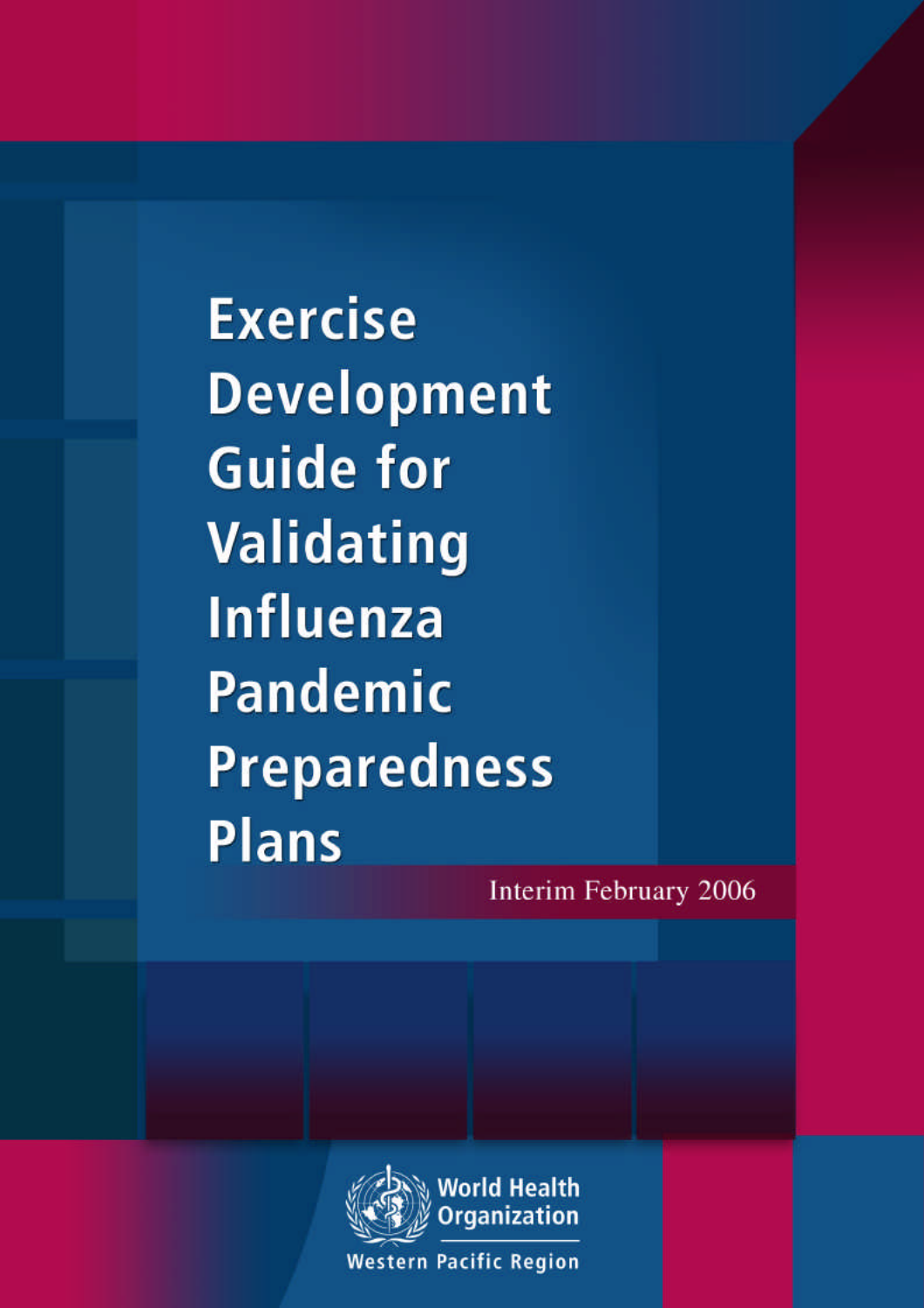

# **Western Pacific Region**

EXERCISE DEVELOPMENT GUIDE

FOR VALIDATING

INFLUENZA PANDEMIC PREPAREDNESS PLANS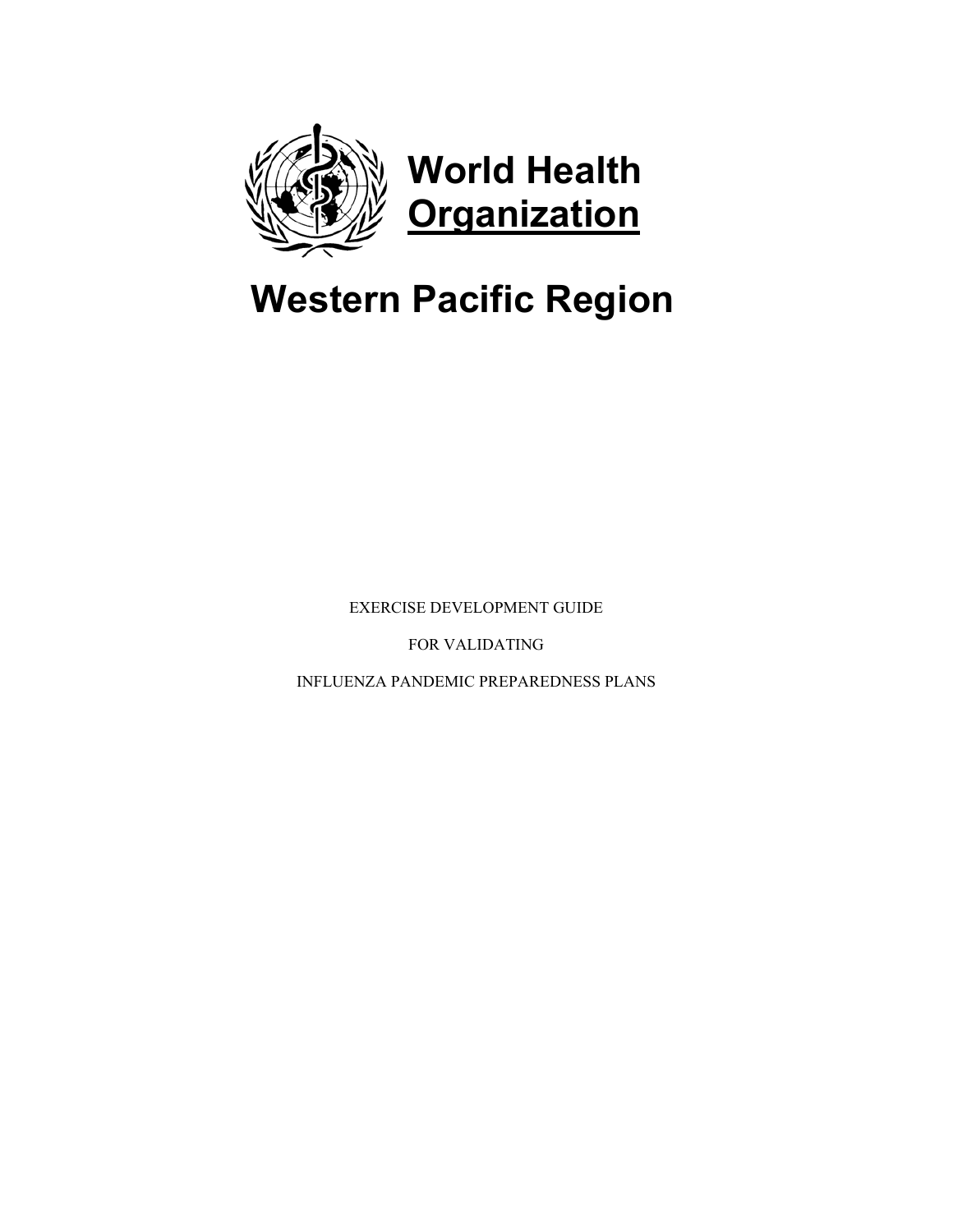## **Table of Contents**

| 1. |  |  |
|----|--|--|
| 2. |  |  |
| 3. |  |  |
| 4. |  |  |
| 5. |  |  |
|    |  |  |
|    |  |  |
|    |  |  |
|    |  |  |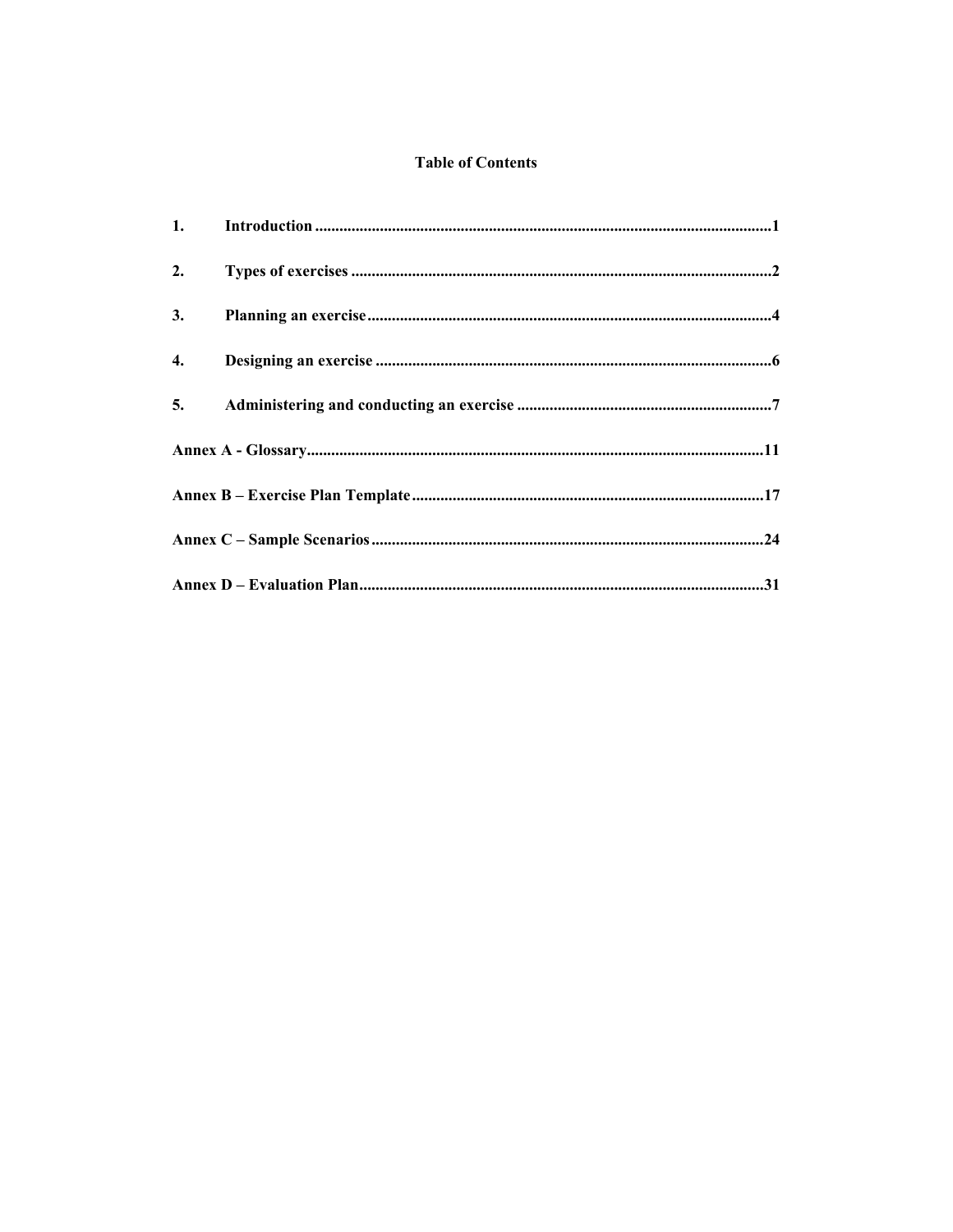## **1. Introduction**

## **Purpose of this guide**

 Any plan requiring coordinated action by a number of players, which has not been validated through a process of practice, is simply a collection of ideas and concepts waiting for translation into action. The process of 'practising a plan' is universally known as an 'exercise'. The primary purposes of an exercise are to train the users of the plan and to evaluate the effectiveness of the plan itself, not the participants in the exercise, who are intended to be engaged in activities and roles identified for them in the plan. Valuable results of an exercise include enhanced knowledge and understanding of the plan by those who use it and identification of gaps, weaknesses and opportunities to improve the effectiveness of the plan. In this context, an exercise is not the end point of the planning process, but a vital component of it. Practice is the process that brings life to a plan and keeps it fresh in the minds of those who will use it.

 This guide describes and encourages the use of a widely accepted approach to the development of exercises for the validation of influenza pandemic preparedness plans. The approach is generic and can be easily adapted for the evaluation of emergency management plans for a broad range of hazards and threats. It is assumed that most users of this guide will have limited experience with emergency exercises. The guide has been written for those that may have limited experience and resources. A glossary of terms is in Annex A.

## **Influenza pandemic planning**

 $\overline{a}$ 

 It is anticipated that most users of this guide will be broadly familiar with the nature of the threat posed by influenza pandemic. Such an event occurs with the appearance of a new subtype of influenza 'A' virus, against which most of us have no immunity, resulting in a global impact with high numbers of cases and deaths. Increases in both local and global transportation, overcrowding in urban settings and marginal sanitary conditions in parts of the world will contribute to a very rapid spread of a pandemic virus. Such a pandemic will be considered a global emergency, requiring management of consequences across multiple jurisdictions and sectors of society.

 How a new virus causes a pandemic, the consequences of a pandemic and why and how to plan for a pandemic are all outlined in the WHO Influenza Pandemic Preparedness Checklist<sup>1</sup> and the WHO Creating and Tracking Pandemics Preparedness Plans Guide.<sup>2</sup>

*1 WHO Influenza Pandemic Preparedness Checklist***. Geneva, WHO 2005 (http://www.who.int/csr/resources/publications/influenza/WHO\_CDS\_CSR\_GIP\_2005\_4/en/index.html).** 

<sup>&</sup>lt;sup>2</sup> WHO Creating and Tracking Pandemic Preparedness Plans: A Guide. (http://www.wpro.who.int/NR/ **rdonlyres/3D5C55D9-ABD2-42DD-9443-DD51A2475A7C/0/EDTedDRAFT2Creatingandtracking.pdf)**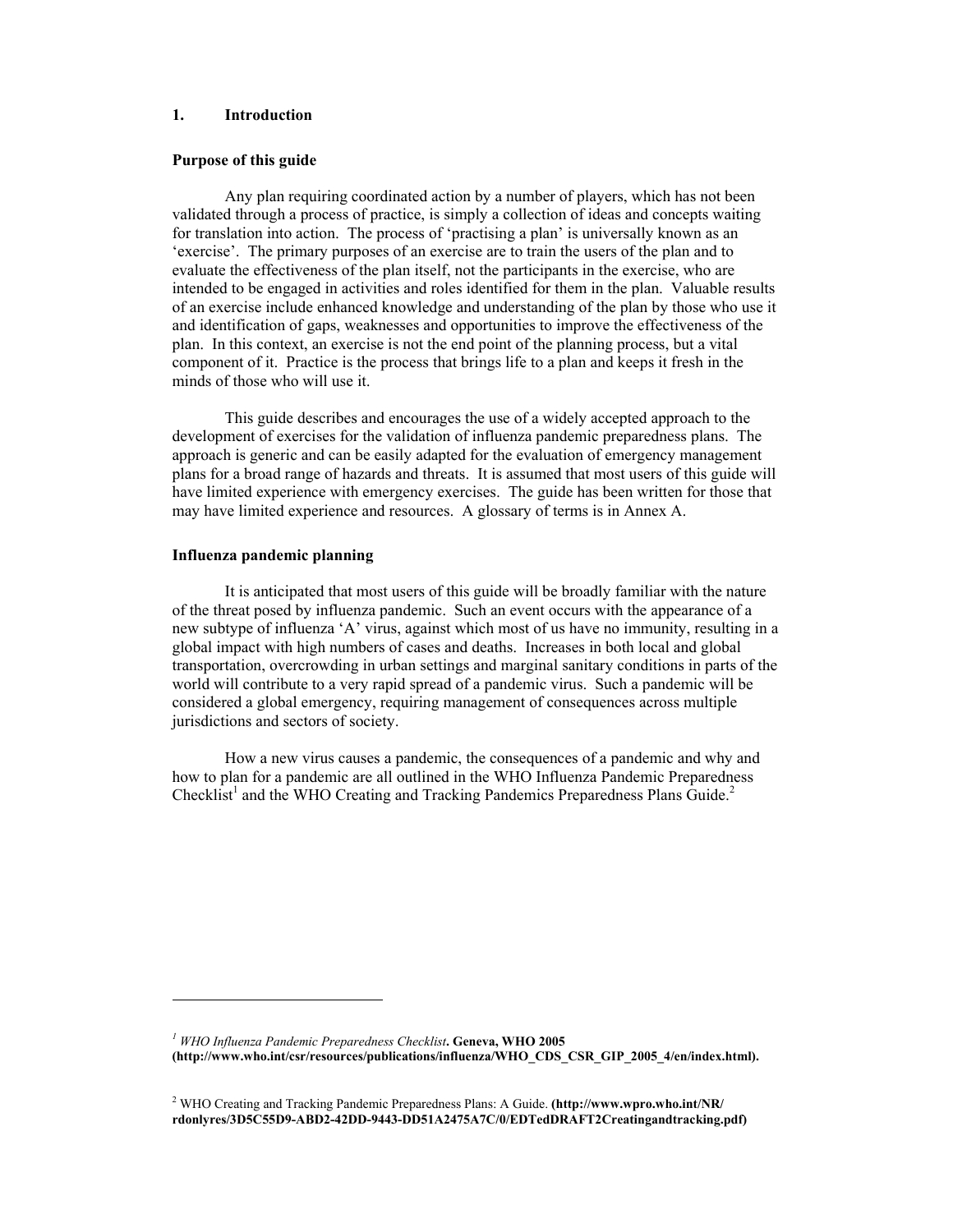A pandemic plan needs to remain a 'living' document to ensure that it reflects changes in capacities and capabilities and is still fresh in people's minds, even a few years after publication. This can best be achieved if the plan is regularly validated through exercises and revised based on the acquired experience and results of each exercise.

## **Scope of this guide**

 It is acknowledged that countries have varying capacities and capabilities for influenza pandemic planning and response, and that they are at different stages in the planning process. It is important to note that the exercise process is a very useful tool to assist in the development of plans and may be used at each stage of plan development to test the practicality of proposed actions.

 While this guide is focused specifically on pandemic influenza, the basic framework can be applied to exercises for the full range of emergencies, from generic communicable disease outbreaks to management of the health consequences of natural and human-generated disasters.

 Users of this guide will notice that there are references to a 'multisectoral' approach and 'partners and stakeholders'. These references are intended to reflect the growing recognition that in the current era, individuals, communities, societies and nations are becoming increasingly interdependent, such that an event that impacts one group or sector, resonates and may have significant impact in many others. This is particularly true of influenza pandemic. Consequently, countries and agencies developing pandemic plans are urged to include, as participants, a broad range of potentially affected and involved organizations and institutions, in both planning and exercise processes. Participation in an exercise provides the opportunity for government departments and other key agencies to examine and consider the requirements for heightened cooperation arrangements and actions that would take place before, during and after an influenza pandemic.

#### **2. Types of exercises**

 Most authorities agree that there are five general types of emergency exercises. Within each type there is a range of possibilities, from simple and low cost to elaborately complex and relatively costly. **The objective in this guide is to highlight an approach that will yield the most useful results for the least expenditure of resources. In most situations this will be a table-top exercise (see below)**. Member States can select an appropriate type of exercise to meet their needs and develop a detailed manual for the exercise based on instructions in this guide; however, **the majority of the examples in this guide reflect the requirements of a table-top exercise.** Users of this guide with limited experience in developing and conducting exercises are encouraged to start with small, manageable exercises to develop their knowledge and skills. They will then be able to assist their organization in developing a comprehensive exercise programme that links continuing evolution of their emergency response plans to the lessons learnt from the appropriate type and scale of exercises.

#### • **Orientatio**n

 An orientation takes the form of informal discussion designed to familiarize participants with plans, roles and procedures with a focus on questions of coordination and assignment of responsibilities. Typically the orientation is conducted by the author(s) of the plan with the assistance of a capable note-taker who keeps track of the discussions, identified plan weaknesses and suggestions for improvement. Of the five types of exercises, an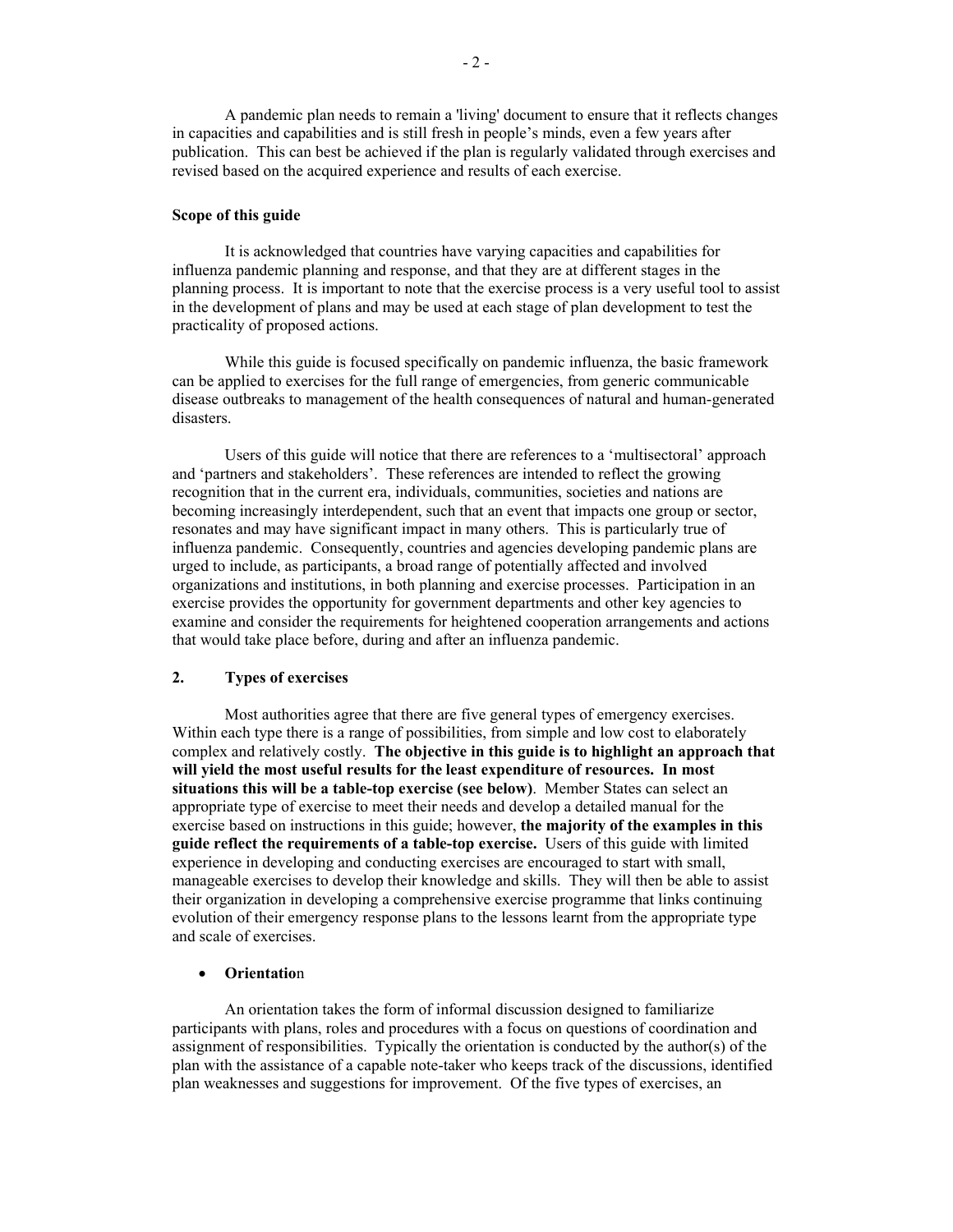orientation is the simplest and costs the least. It should be considered the absolute minimum requirement for validating a plan or sections of a plan under development.

#### • **Drill**

 A drill is used to develop and maintain skills in a single response procedure, such as alerting and notification, passage of critical information, activation of emergency resources and practice of specialized emergency skills that constitute one or more components of an emergency plan and procedure. Drills are limited in scope and should have a procedural focus to train and support specific skills and interactions as part of a larger organizational response.

#### • **Table-top**

 A table-top exercise is a process in which officials and/or key staff with emergency management responsibilities are gathered together informally, without tight time constraints, to examine and discuss simulated emergency situations and attempt to resolve problems based on their emergency plans. Often, the simulation contains elements of ambiguity to encourage creativity in the application of the emergency plan. The success of the exercise is largely determined by group participation in the identification of problem areas. Of the five types of exercises, the table-top is the workhorse, ranging in scope and complexity from the simplicity of the orientation to nearly the complexity of a functional exercise (see below). Table-top exercises can be conducted over time periods from a few hours to a few days, but usually require only a few hours up to one day. Equipment and resources are not deployed and time pressures are not introduced. The exercise is guided by a simulated series of events that require some subject matter expertise to prepare. While many table-top exercises require relatively little planning and coordination, a large-scale and rigorous table-top exercise requires dedicated planning resources, skilled facilitation and trained evaluators to be most effective.

 It is assumed that most users of this guide will prefer the table-top exercise as the optimum process for evaluating their pandemic influenza response and management plans.

## • **Functional**

 A functional exercise is different from a table-top exercise in three ways. First, it is interactive, requiring participants to respond to each other in the roles designated for them in the plan. Second, it is conducted under time constraints that would be similar to, or often more challenging than a real event. Finally, it is usually conducted in the facility designated for coordination/management of a real event, so the available tools and technologies can be used and evaluated. Functional exercises are fully simulated at significant levels of detail, usually covering multiple functions and are designed to validate policies, roles and responsibilities, capabilities and procedures, of single or multiple emergency management functions or agencies. The design, conduct and evaluation of a functional exercise require considerable resources to ensure maximum benefit.

## • **Full-scale**

 Where a functional exercise concentrates on the policy and interactive elements of the management of an emergency, a full-scale exercise focuses on the operational capability of emergency response and management systems. Typically this will include actual deployment of the resources required to demonstrate coordination and response capabilities in as realistic a setting as possible without putting the safety of the public and staff at risk. Properly executed full-scale exercises require more resources for planning, conduct and evaluation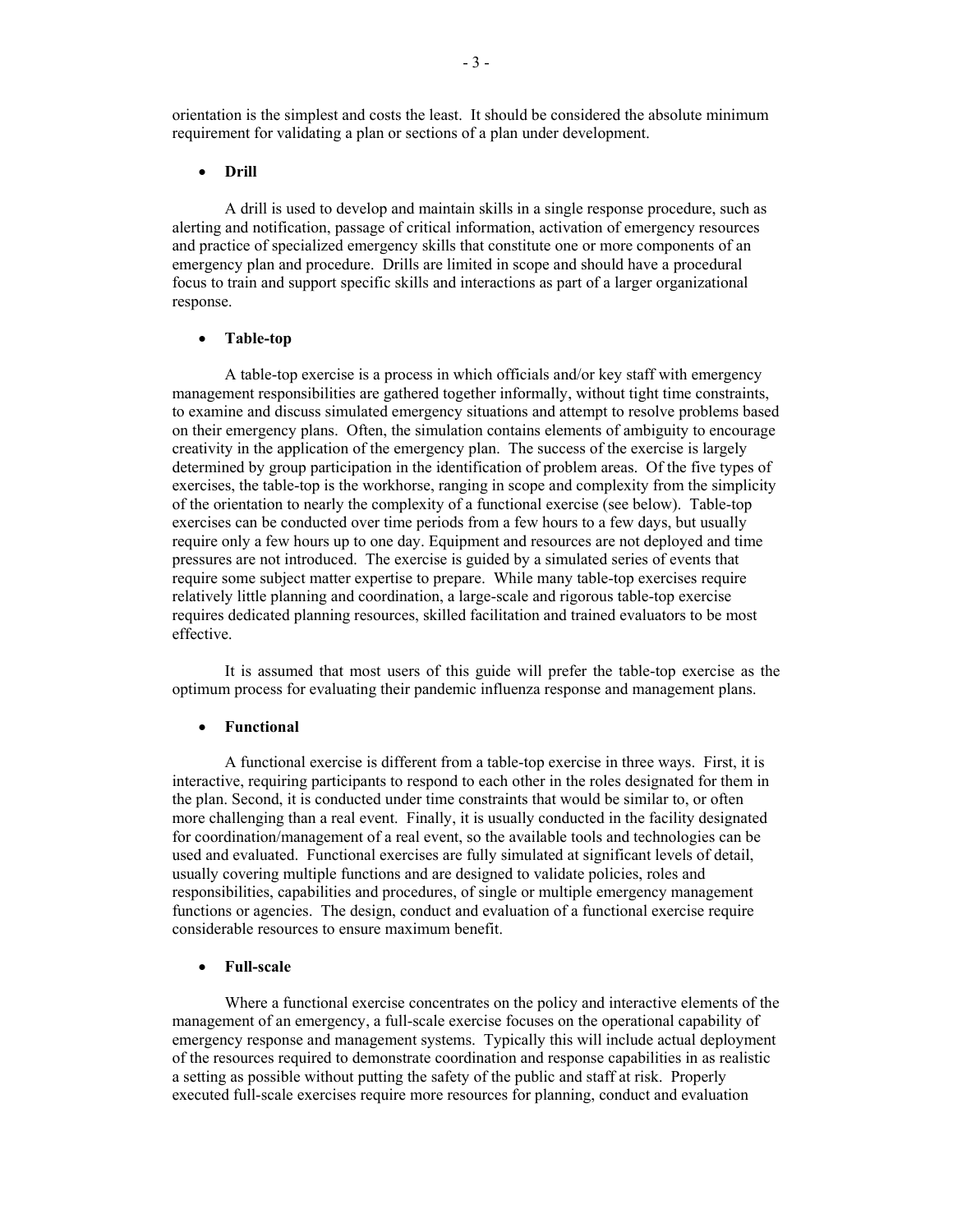than a functional exercise, plus the added staffing, operational and insurance costs of mobilizing emergency resources in real time.

## **3. Planning an exercise**

 Many countries have gained experience in pandemic planning and response through dealing with the threat or actuality of severe acute respiratory syndrome (SARS) and highly pathogenic avian influenza. It is important that lessons be learnt from these outbreaks and that countries be prepared. Any time that an emergency response or management plan is adjusted to reflect new knowledge or changes in context, it is advisable to conduct an exercise to revalidate the plan. The type and scope of the exercise is a matter of judgement. This guide describes a comprehensive approach, suitable for a large and thorough table-top or small-scale functional exercise. Users of this guide may use as much of the material as they judge to be appropriate to tailor the scale of exercise to that which best meets their needs. Annexes A to D contain tools to assist exercise developers. These tools will not be sufficient to develop and conduct a large-scale functional or full-scale exercise, but familiarity with the material in this guide will enable users to comfortably contribute to the planning and participate in these more complex types of exercises.

 The purpose of an exercise is to practise a plan, or elements of a plan, in such a way as to evaluate the plan itself, train users in its operation, and strengthen interdepartmental, interagency and intersectoral links between the many organizations that may be involved. When developing an exercise for validating or evaluating a plan for influenza pandemic management, or any other plans, there are four basic questions that should be addressed from the start.

## • *Is there a policy-level commitment to undertake and/or participate in the exercise?*

 The appropriate policy level depends on the type and scope of exercise and will range from senior elected and appointed officials to executive heads of government departments and agencies. It is highly desirable that those responsible for leaderships recognize the importance of practising a plan and are committed to using the outcomes to improve pandemic preparedness.

## • *What are the intended scope and objectives of the exercise?*

 Scope and objectives are linked. The larger the scope, the more objectives can be included, but realistic limits should be established. A few well-conceived objectives will assist in securing the commitment of policy-makers and exercise participants. When developing objectives, it is useful to consider that when problems arise in the management of emergencies, it is usually due to one or all of the following five critical issues:

- lack of clarity about authority and responsibility,
- communications failures,
- too many responders and agencies responding in an unplanned way,
- poor use or absence of specialized resources, and
- unplanned, usually negative media.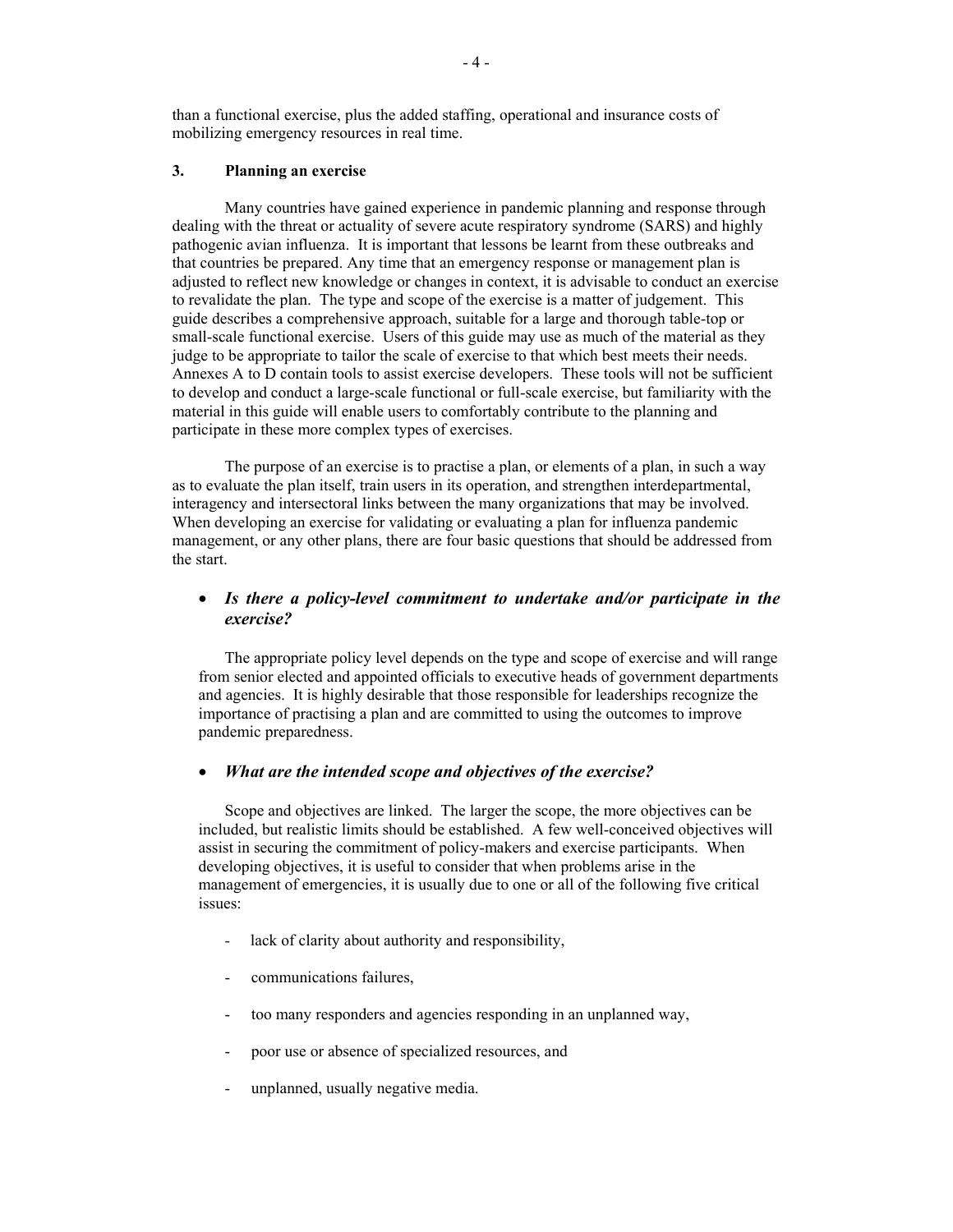Developing exercise objectives that address these issues is one way to ensure the success of the plan.

#### • *Who will coordinate the exercise?*

 One organization or individual must be responsible for coordinating the exercise. In the case of either an orientation or a drill, the coordinating agency usually will be the principal author/owner of the plan and will also provide the facilitation for the exercise. In all other types of exercises the coordinator may be from outside the agency that prepared the plan. This provides a valuable measure of objectivity in the exercise process. In large-scale exercises it is common to have a coordination team drawn from all of the significant participating agencies.

## • *Who should be involved in the exercise?*

 Generally speaking, exercise participants should always include all those who are directly involved in the operation of the plan, or section of the plan, that is being evaluated. In the case of a table-top exercise it is common to allow a number of observers who have a professional, operational or policy interest in the outcome. This is similarly true for functional and full-scale exercises, but **care should be taken to ensure that the presence of too many observers does not interfere with the conduct of the exercise.**

 Participants in pandemic exercises should include representatives from all the sectors and stakeholders that have been or should be involved in influenza pandemic management planning. These could include representatives from any or all of the following:

- national and regional health authorities, including preventive, curative and diagnostic services, the national drug regulatory authority, and the national reference laboratory, representatives of the associations of physicians, particularly general practitioners and respiratory physicians, nurses and pharmacists;
- health emergency coordinators;
- environmental health officials;
- veterinary authorities and experts in animal influenza viruses;
- media relations and risk communications experts;
- public or private organizations that monitor health indicators, use of health care facilities and pharmaceuticals;
- local hospitals and health care staff;
- health informatics;
- the pharmaceutical industry, both manufacturers and distributors;
- social services administrations:
- public safety, military, civil defence and/or government emergency measures organizations or teams;
- forensic specialists;
- other concerned government agencies or ministries and departments like finance, civil affairs, transport, and security;
- health ethicists;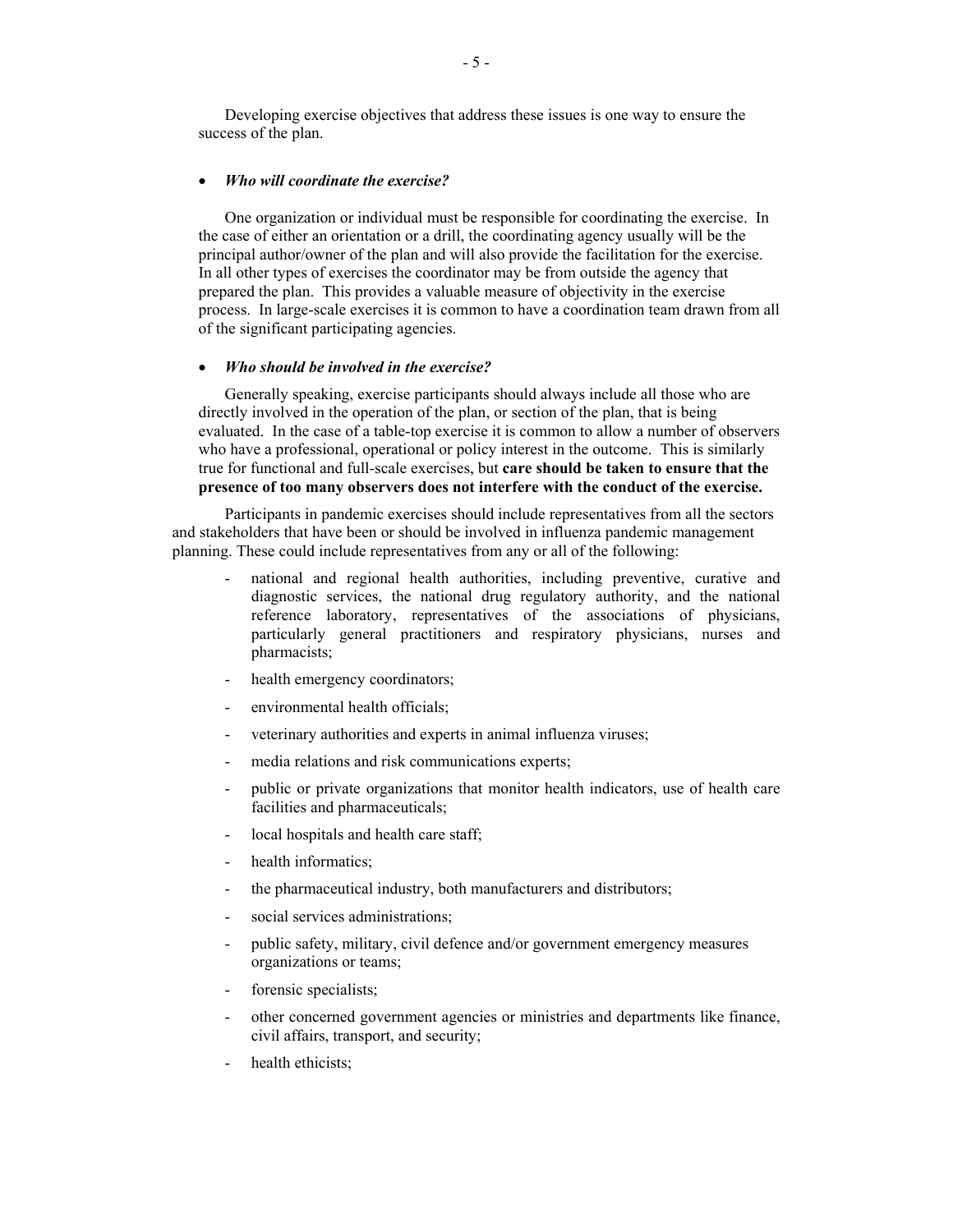- nongovernmental and voluntary organizations, such as the national Red Cross or Red Crescent Society;
- critical infrastructure services such as electricity water and telecommunications;
- logisticians;
- tourism officials; and
- others.

## **4. Designing an exercise**

 The organization responsible for coordinating the exercise, (usually, but not always, the one responsible for the plan) may appoint a **sponsor**, customarily drawn from the executive levels of the organization. The role of the sponsor is to provide linkage with the policy levels of the organization for the **exercise director** who is appointed to oversee the design, conduct and evaluation of the exercise. (In a small organization conducting a small exercise, the sponsor and exercise director will likely be the same person.). Depending on the scope and objectives of the exercise, the design process can involve one or many participants. As the number of agencies and organizations participating in the exercise increases, the sponsor may create a senior-level, multi-agency steering committee. Similarly, the exercise director may need to create a **design team** to engage the interests of multiple participants. In all cases, the issue of scale is important. Large-scale exercises, while very useful, can pose significant organizational and management challenges. An alternative is a few smaller, sequentially linked exercises, involving partners and stakeholders with common interests, which can yield equally useful outcomes. **First-time exercise planners should try to keep the scope as limited as possible until they are comfortable with the challenges of a larger undertaking.** A flow chart depicting key stages in a moderate to large table-top exercise is in Annex E.

Four distinct components in an exercise design are outlined below:

#### • **The scenario**

 All exercises, even small orientations and drills, need a scenario. The purpose of the scenario is to create, for the participants, a plausible story line or script within which to practise the plan. The first part of the scenario, referred to as the narrative, sets the scene for an exercise to begin and follows with a hypothetical situation creating the need for emergency response. The narrative is usually provided to the exercise participants in advance to create a context for the exercise and enable them to prepare. The scenario consists of a sequence of events designed to achieve the exercise objectives and is supported by a key events list and in larger exercises, a master scenario events list. To support facilitation of the process, the scenario is often partitioned into sections or chapters that coincide approximately with the key events. For example, the key events in a pandemic influenza exercise would naturally coincide with events that trigger changes in the WHO alerting system. Following each section or chapter is a series of questions, designed to stimulate discussion and consideration of the organizations plans. A sample scenario for influenza pandemic is in Annex C.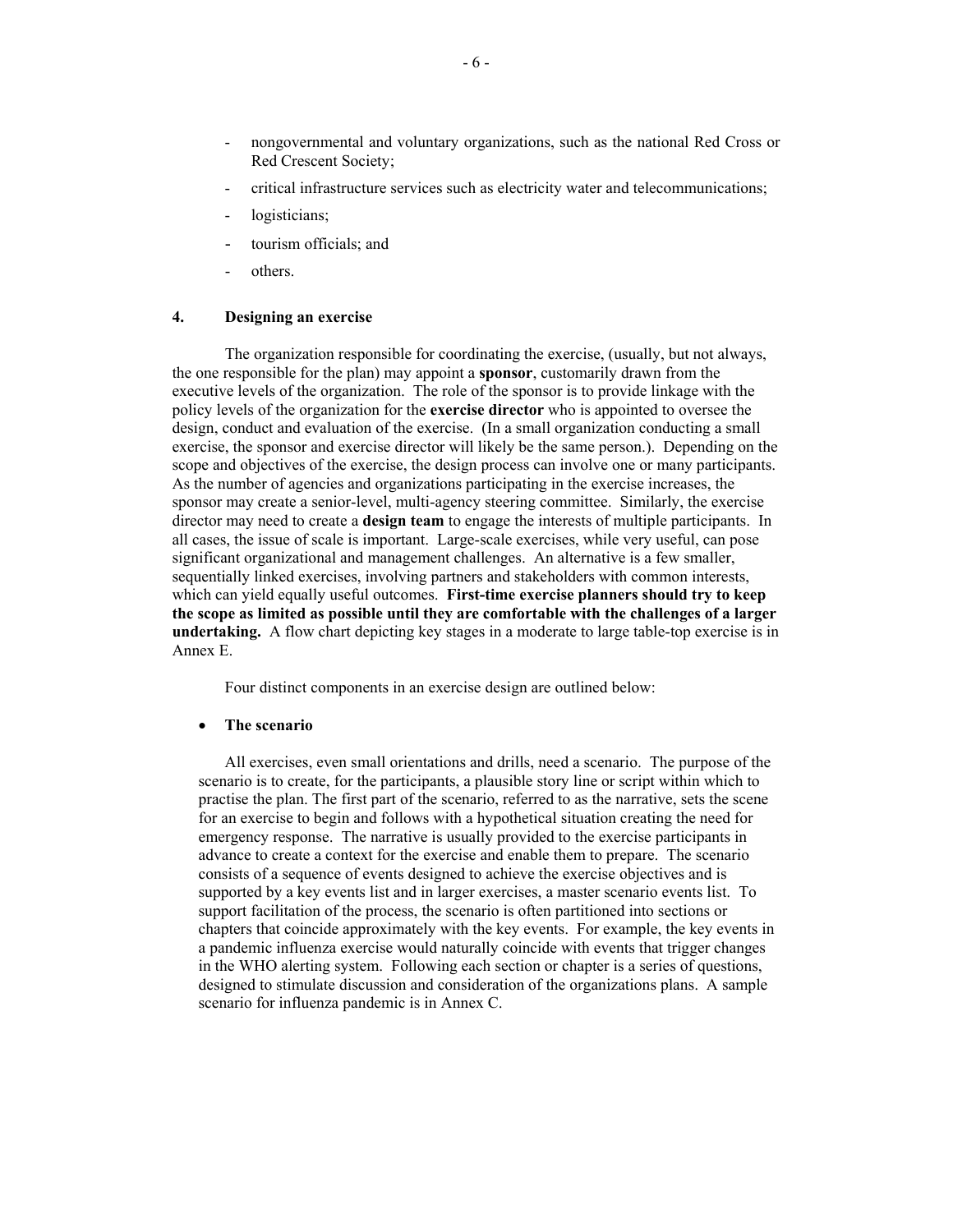#### • **The exercise facilitation or control plan**

 This plan contains instructions for the person(s) (facilitators or controllers) that actually run the exercise. It gives advice on how and when to input or inject the next sequence of events from the scenario (e.g. by video, facsimile, simulated telephone call, announcement by facilitator or whatever realistic or creative process the design team has imagined) and how the intended interaction among the participants will be facilitated (e.g. by one or multiple facilitators or designated participants). For the purposes of influenza pandemic exercises, the concept of a facilitated table-top exercise is optimum. In larger functional and full-scale exercises, with multiple points of input, the facilitation plan is referred to as a control plan, the purpose of which is to guide multiple controllers and simulators.

#### • **The exercise plan**

 All participants should be given a copy of the exercise plan. This document provides an overview of the exercise and includes some or all of the following information: date, time, location, duration, participants, purpose, type of exercise, scope, assumptions and artificialities, scenario narrative (see above), evaluation process and 'rules of engagement'. In larger, more complex functional and full-scale exercises, this material would be incorporated into a "Players Handbook", which would also detail all the resources available to the participants. A template for an exercise plan can be found in Annex B.

## • **The evaluation plan**

 An evaluation plan describes the procedures and standards to be used for evaluating the effectiveness of emergency management policies, plans, procedures and resources. All exercises, including a small orientation, should have an evaluation component, which may be as simple as a knowledgeable note-taker, who monitors the process and works with the facilitator to produce an evaluation report for the participants. The same applies to a table-top exercise. As the scope and complexity of the exercise expands, so does the need for multiple evaluators, who work together as a team to produce an evaluation report. It is preferable that evaluators be knowledgeable about the expected responses to issues raised through the scenario. They are often provided with checklists for each scenario to enable them to record whether the input and the planned response would produce the desired outcome. An evaluation plan template is in Annex D.

#### **5. Administering and conducting an exercise**

 Maintaining administrative records of exercises provides evidence of due diligence in the pursuit of enhanced public safety. Normally the exercise plan and evaluation report, along with reports of any subsequent follow-up action, are sufficient documentation to satisfy this requirement.

 All exercises have certain process requirements that, when properly addressed, help ensure that the objectives of practice, learning, evaluation and generation of commitment are achieved.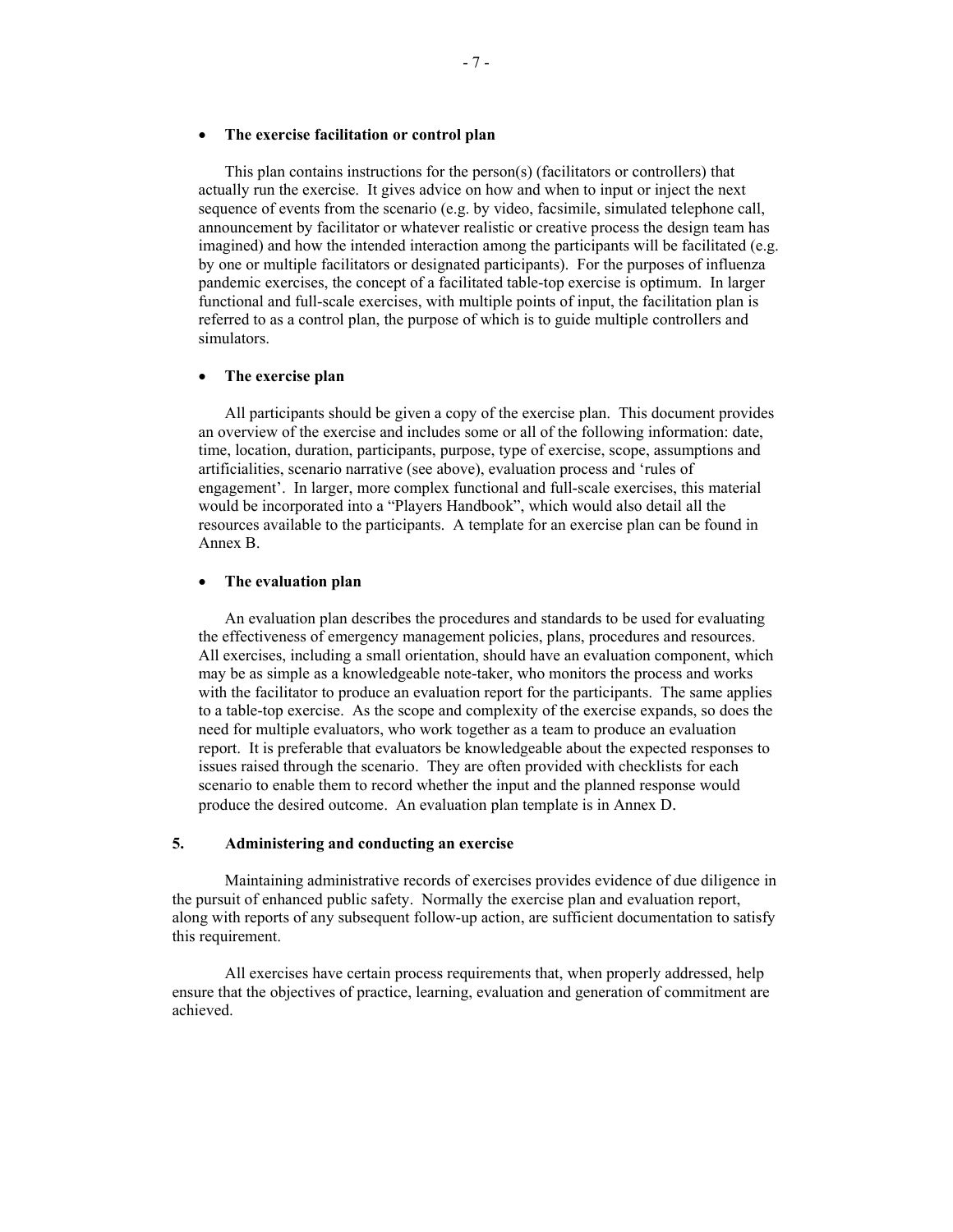#### • **Confidentiality**

 For exercises involving national security or revealing of legitimately secret or other proprietary interests, there are certain conventions and expectations regarding the confidentiality of exercise materials, processes and outcomes. Generally speaking, these will not apply to exercises of a public health nature, but it is an expected courtesy that postexercise comments by participants be limited to their own experience and learning from the process. For most purposes, **there is little need for confidentiality in the exercise design process, except for the convention of keeping the details of the scenario in confidence**. This is not necessarily to surprise the participants, but to foster a sense of realism, where not all events can be predicted.

#### • **Use of audiovisual tools**

 Audiovisual devices, which are now sufficiently commonplace, are frequently used during exercises. They are most effective in two circumstances: (1) as a means to input scenario information into the exercise play, and (2) as an aid to evaluation, where they are used to record the observations and reports of players. Use of recording devices during exercise play, without the expressed consent of all the players, is considered offensive by some people and inhibiting by many.

#### • **Inviting the participants**

 Invitations to participate in the exercise are usually issued by the sponsoring organization, with a répondez s'il vous plaît (RSVP) request to assist the planners and organizers. To assist invitees in preparing for their participation, it is common practice to include with the invitation, a package of information that includes a copy or a summary of the exercise plan (see below), a list of all those who have been invited and a request that participants bring to the exercise a copy of their organizations' emergency response and management plans.

## • **Participant registration**

 The most important part of registration is ensuring that organizers have up-to-date contact information for all participants, so that they can receive the evaluation report. Providing copies of the contact information to all participants helps to build and support the community of interest.

#### • **Opening address**

 The commencement of an exercise of any type and size can benefit from a wellconceived opening address delivered by the most appropriate senior-level person available. The purpose of the address is to welcome and recognize the interests of the host agency and the participants, set the tone, create expectations for cooperative engagement in the process and express confidence in the ability of the participating partners and stakeholders to build on the experience they are about to have.

## • **Organizing the participants**

 Exercise participants should be organized in a way that encourages easy discussion of issues raised by the exercise scenario. A skilled facilitator can work with quite a large group of participants, up to about 20. Above that, the size of the group is inhibiting for some participants and the number of potential interactions becomes difficult to manage. **Discussion**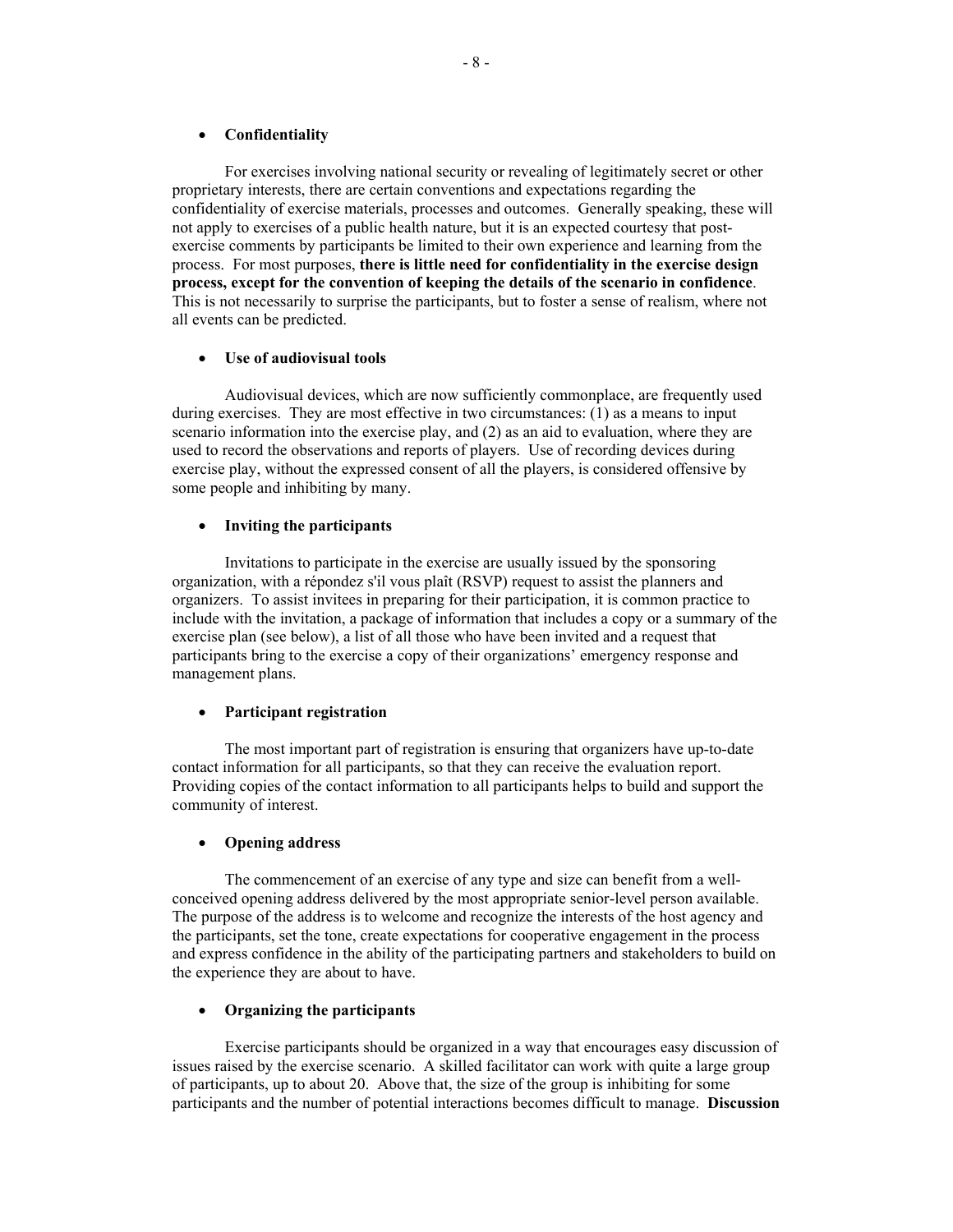## **groups are usually more productive if the number of participants is between four and twelve.**

 A small exercise (orientation, drill or table-top) with a limited number of participants will usually be held in a modest meeting or conference room. Participants will be seated around a table; while participants' support staff and observers are seated around the perimeter of the room. Support staffs are there to assist the participants and, therefore, are part of the exercise. Observers are not part of the exercise, so should have only limited participation, but may join in the evaluation.

 A larger table-top exercise requires a much larger setting as it will have multiple tables, each with its own facilitator and evaluator. Participants can be grouped at tables in a variety of ways depending on the exercise objectives, number of participants, and the judgment of the exercise development team. Common groupings include:

- Functional grouping, where participants have common or highly interdependent functions and the objective is to foster comprehensive emergency planning. Examples: military, civil defence and security forces; health care services; social services; elected officials (local, provincial national governments); health ministry officials; medical supplies industries; critical infrastructure industries (electricity, water, sanitation, telecommunications, public works).

- Geographical grouping, where participants have location in common and the objective is to foster greater integration of emergency planning and response. Examples: local community services and government; regional/provincial services and government; regional health authorities; national infrastructure agencies, industries and government.

 When there are multiple tables, a facilitator and evaluator are required at each table. While it is not ideal, when exercise resources are scarce, it is common to ask each table to appoint its own evaluator or recorder, and sometimes its own chairperson who fulfils the facilitation function. Table facilitators are responsible for encouraging and guiding the discussion at their tables. A **lead facilitator** or the **exercise director** then handles the overall facilitation of the exercise**.** 

#### • **Introducing the exercise**

 The facilitator initiates the exercise process by first reviewing in summary form the key points in the exercise plan, emphasizing the objectives and rules of engagement. It is often desirable to briefly review the nature of the threat that the scenario addresses. For example, some participants may not fully understand influenza pandemic and may be using the exercise to evaluate the effectiveness of their generic response and management plan to deal with the specific issues raised by an influenza pandemic. It is often helpful if the most senior, largest or most responsible jurisdiction briefly describes their plan, in order to create additional context for participants.

#### • **Exercise play**

 The facilitator sequentially introduces each section or chapter of the scenario, with a scheduled pause after each. The text of the scenario can be provided (injected) in a variety of ways including: handouts for each section, video, computer presentation, read aloud, acted out in a theatrical simulation, or any creative, attention-getting combination. Printed handouts, augmented verbally if necessary by the facilitator, are the most common and reliable methods. During the scheduled pauses, participants work through a series of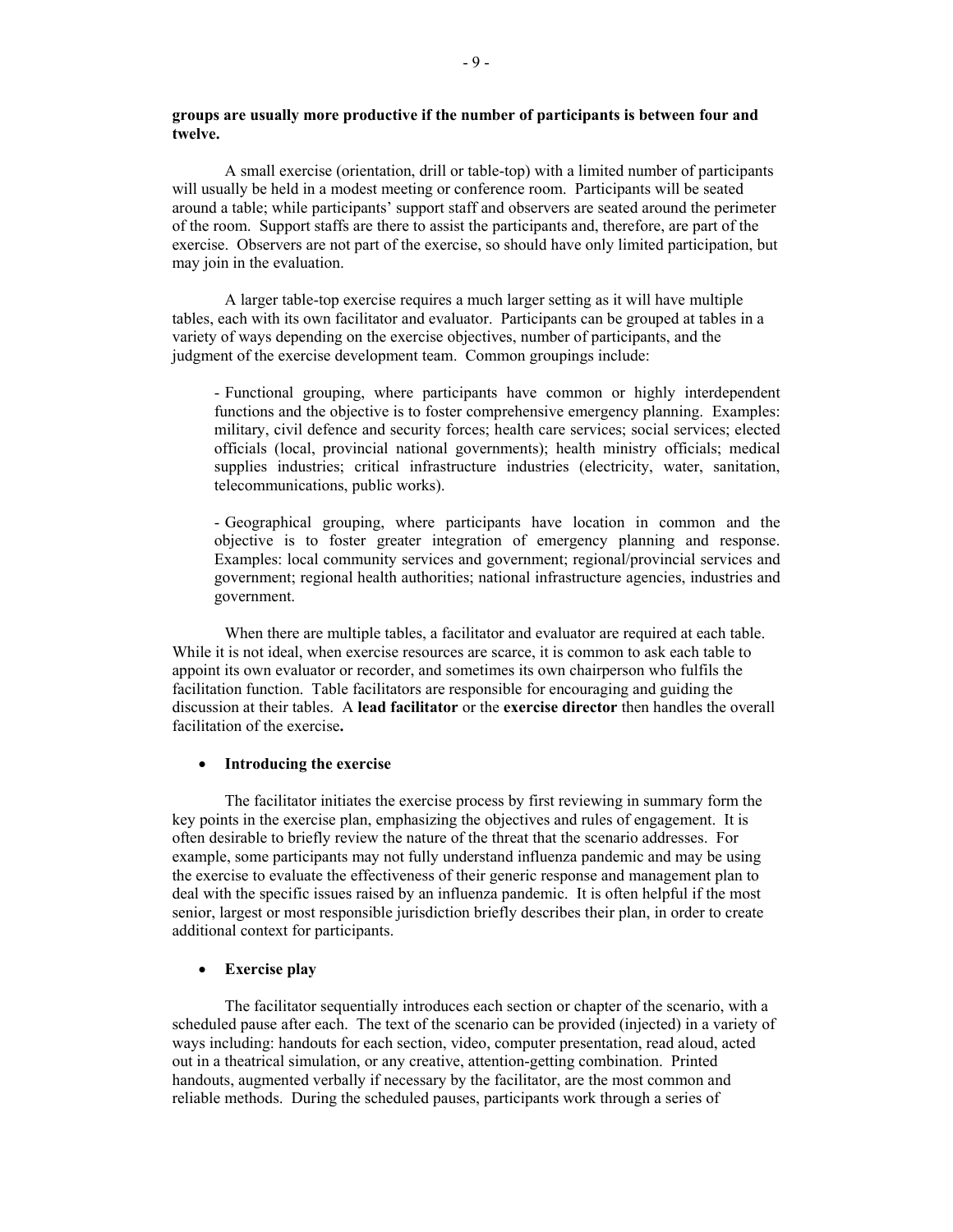questions that follow each section with the assistance of the facilitators or chairpersons at each table. The participants respond to the scenario questions based on their experience, knowledge and current plans and procedures within their agencies. Immediately prior to injecting the next section of the scenario, the facilitator should encourage participants to summarize the most important points for the evaluator(s) to note. This is a useful time to use audio-visual recording devices, if their use has been included in the exercise plan and the players have consented.

## • **Initial evaluation**

 Immediately following the exercise play it is essential to conduct an initial evaluation of the outcomes. In a small orientation, drill or table-top exercise this will consist of the facilitator and recorder reflecting back to the participants and discussing their observations about: what aspects of the plan worked well; what needs improvement; and what did not work. In a larger multisectoral exercise, the evaluation process requires that the evaluator and facilitator at each table report their observations verbally to the assembled participants. Evaluators should note which organizations have undertaken to adjust their plans in response to issues that arose during the exercise. When this is complete, the lead facilitator should invite an evaluation of the exercise itself, with regard to whether the overall exercise objectives were met. This may take the form of either a post-exercise discussion, or more formally using a prepared evaluation form. The facilitator should ensure that the evaluators' notes are collected for inclusion in the written report, and that all audio-visual recordings are collected.

#### • **Closing address**

 At the end of an exercise, most participants will have little appetite for a lengthy address, but it is important to briefly acknowledge the effort and commitment of participants, confirm that there will be an evaluation report produced and will be available in the near future, acknowledge commitments made by organizations to improve their plans and acknowledge the team that developed and conducted the exercise.

#### • **Post-exercise documentation**

 As soon as practical after the exercise, the exercise director and facilitator, working with the evaluators, should prepare the evaluation report, which will capture any significant weaknesses in plans, note particular strengths and record any commitments to adjust and strengthen plans. It is good practice to then schedule a smaller follow-up exercise to evaluate the improvements, and demonstrate that lessons from the original exercise were actually learnt, but this is more practical with smaller exercises that are internal to an organization.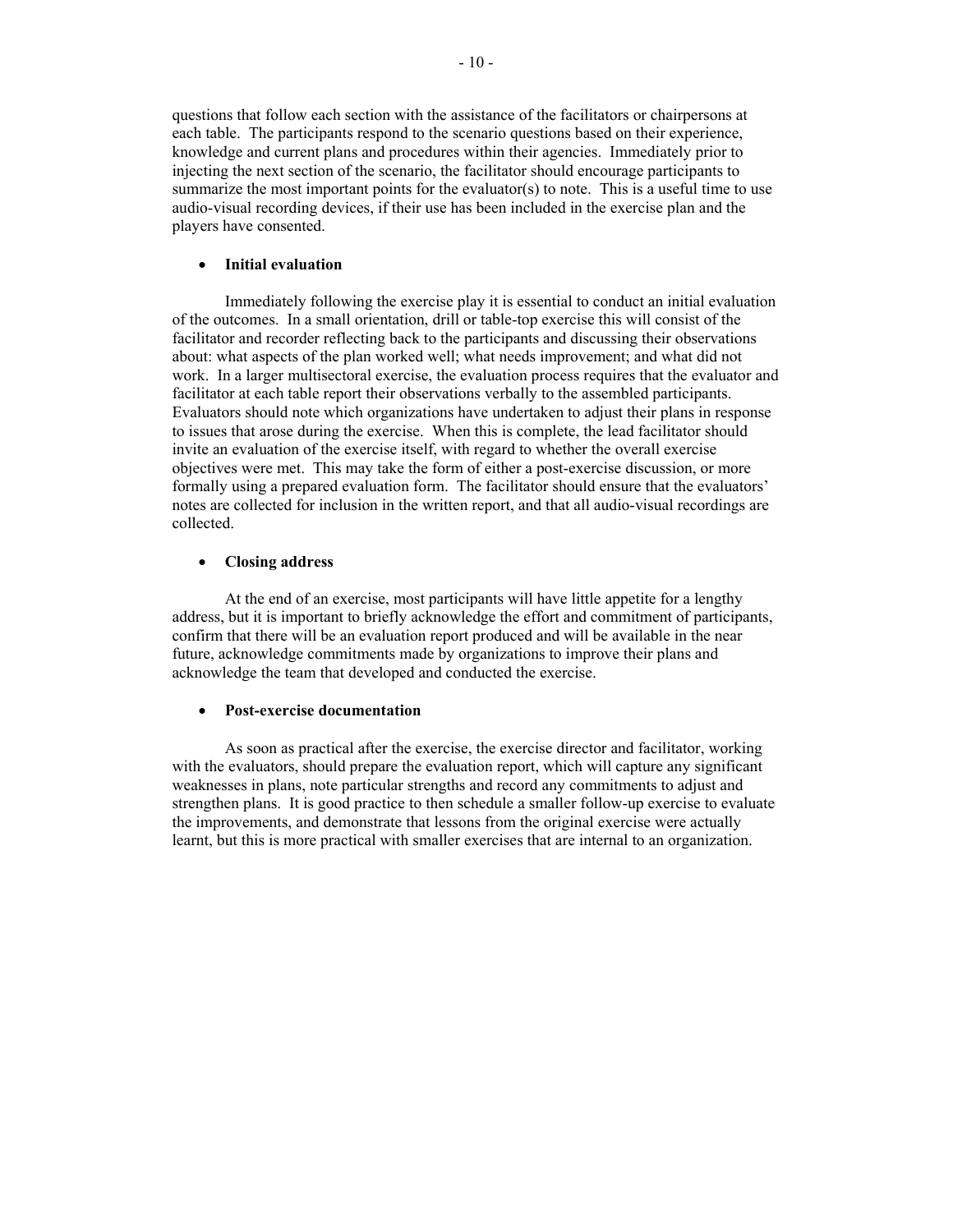## **ANNEX A**

## **GLOSSARY**

**Artificialities:** the events played in an exercise are not real at the time. Consequently they are considered 'artificial' and some aspects are less potentially 'real' than others. These are identified as artificialities, which are required to facilitate the exercise.

**Checklist**: an evaluation tool based on the expected responses detailed in an organization's plans, that will make to address a particular set of circumstances. An evaluation checklist itemizes the expected responses to each scenario input and the evaluator checks off whether the organization provided the intended response.

**Concepts**: the general ideas about how the exercise and its components will be structured and the process to make it work to achieve the intended objectives.

**Concept of evaluation management***:* describes in general terms, the evaluation process, how the evaluation team is organized and any tools they will use.

**Concept of play***:* provides a description of the players involved in the exercise, how they are expected to engage and limitations of the exercise due to constraints such as time and resources.

**Exercise concept***:* summarizes the overall structure and process of the exercise and includes the concepts of play and evaluation management.

**Concept of evaluation management**: See 'Concepts'

**Concept of play**: See 'Concepts'

**Control (plan):** See 'Plans"

**Critical infrastructure (services):** infrastructure within which failures will produce widespread social, health and economic consequences, are considered to be critical infrastructure. This includes services such as public utilities, financial institutions, public safety and other government services, health care and related services etc.

**Design team:** See 'Teams'

#### **Development team**

See 'Teams'

**Drill (exercise):** a type of smaller scale exercise, the purpose of which is to develop skills and behaviours that require elements of automatic response involving procedures and interactions.

**Due diligence**: the legally or morally required conscientious attention to accountability, that a person or organization would reasonably expect.

**Emergency plans:** documents that describe how an organization will address an emergency which typically (should) include components of mitigation or prevention, preparation, response management and recovery.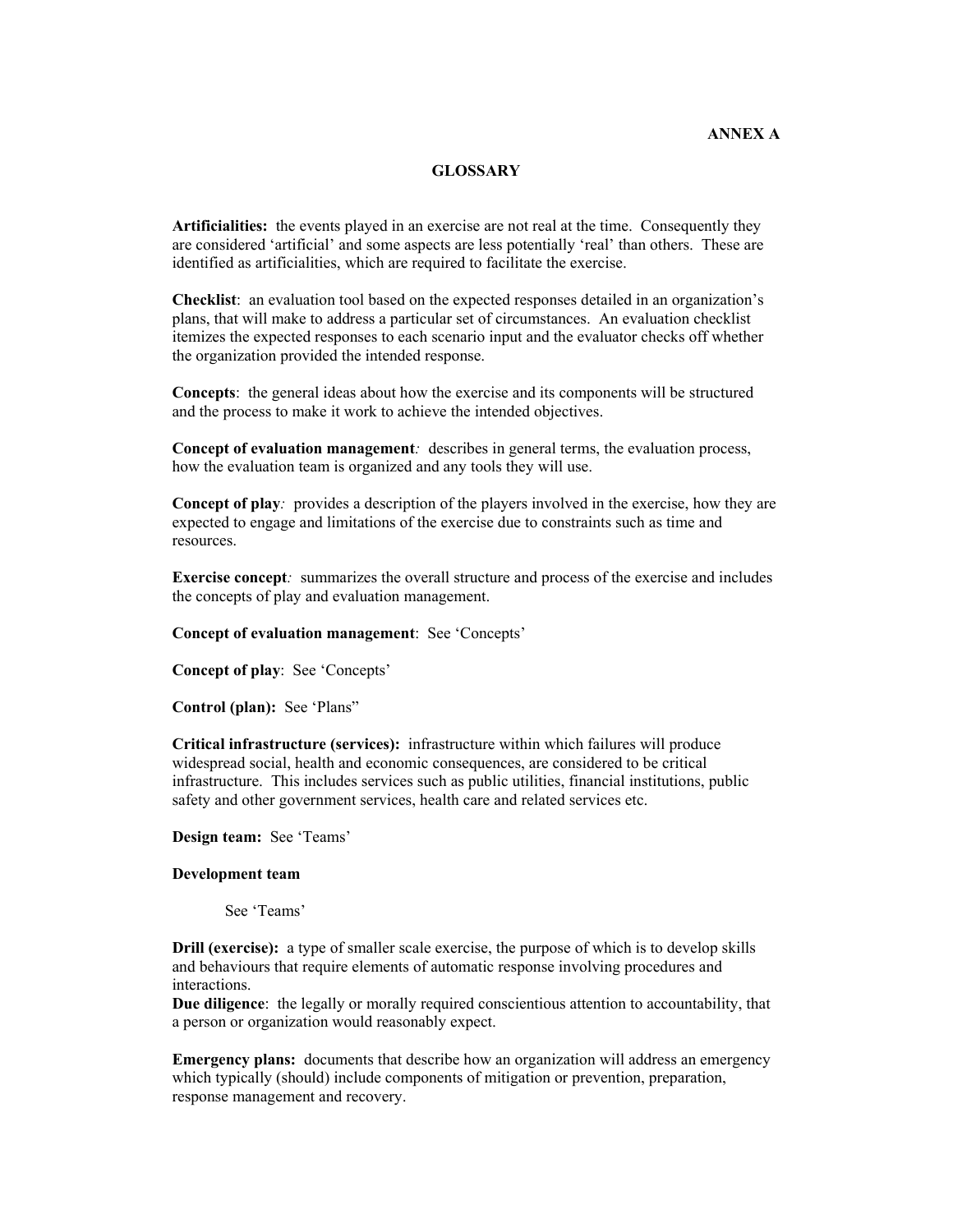Evaluation plan: See 'Plans'

**Evaluation report**: a report prepared after the exercise by the evaluation team and exercise director, which details the observations of the evaluators and summarizes those aspects of the emergency plan(s) that worked well, those that require improvement and those that require new thinking and procedures.

Evaluation team: See 'Teams'

**Evaluator log**: an evaluation tool that presents the exercise scenario sequence of events with prompts and notation space to support evaluator observations and note taking.

**Exercise:** an artificial or simulated process, the purpose of which is for participants to practice and learn, as part of an intention to evaluate or validate an intended course of action, such as an emergency plan.

Exercise concept: See 'Concepts'

Exercise development team: See 'Teams'

**Exercise director:** the person assigned overall management responsibility and authority for an exercise. They may assume additional roles within the exercise structure and process depending on their skills and the size (scope) of the exercise. In a small exercise it is possible for the exercise director to also be the sponsor, facilitator and evaluator.

**Exercise plan**: See 'Plans'

**Exercise team**: See 'Teams'

**Facilitation/control/simulation team**: See 'Teams'

**Facilitation (plan):** See 'Plans'

**Full-scale (exercise):** the most complex, and often large form of exercise, which requires actual movement of physical and human emergency response resources, as if there were a real emergency.

**Functional (exercise):** a form of exercise that is less complex than a full-scale (see above), but more challenging than a table-top (see below), in which the players respond in their planned roles to a fully simulated series of events. This form is used to practice policy-based interactive processes, such timely passage of critical information, identified in a plan.

**Hazzard:** a danger associated with a measure of risk (see 'threat'). Hazards tend to be associated with uncontrolled, naturally occurring dangers—earthquake, volcanic eruptions, wildfires, extreme weather etc.

**Inject (s) (ed)**: messages, or information about the next stage or events in the scenario, are said to be injected when they are input into the exercise process for players to address.

**Live deployment**: actual assignment and movement of material and human resources, as if in a real response, as opposed to simulated movement, which simply pretends that the actions took place.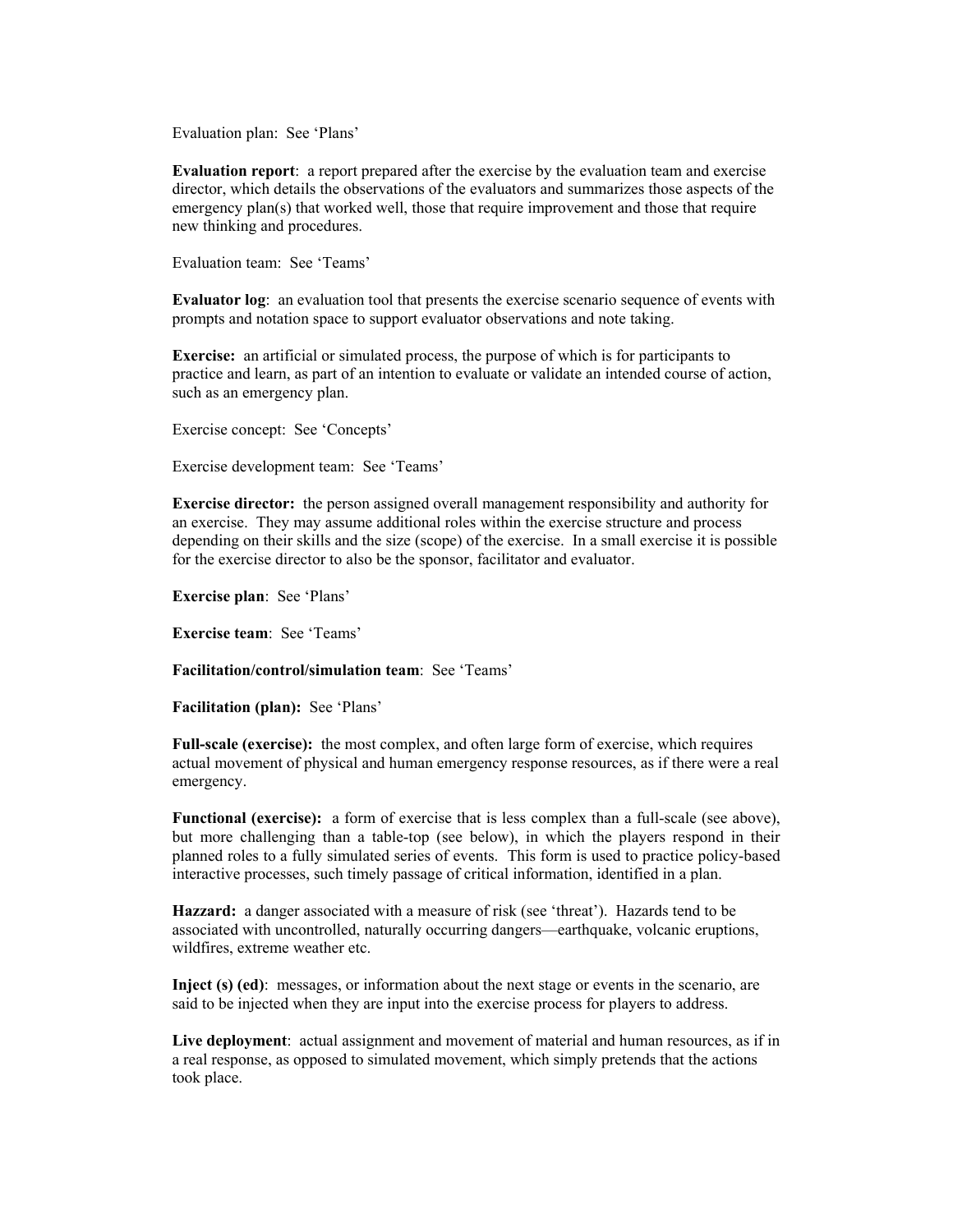**Logistical support**: relates to coordination of the availability of materials, facilities and other resources required to conduct an exercise.

**Logisticians:** managers, whose expertise is the timely acquisition and movement of required equipment, supplies and personnel in complex campaigns or projects.

**Narrative:** the first part of an exercise scenario is called the narrative, which is intended to provide necessary background and set the stage for the storyline developed in the scenario. Small, simple exercises usually have a one or two statement narrative. Large complex exercises will often have lengthy narratives that detail a sequence of events leading up to the exercise scenario. Narratives are often derived from real events, to create a sense of authenticity or realism for the exercise.

**Objectives:** the goals or aims of the exercise, stated in such a way as to be observable and to the extent possible, measurable, in order to support the exercise evaluation process.

**Orientation (exercise):** the most simple form of an exercise, based entirely on presentation and discussion, the purpose of which is to acquaint users of a plan with its structure and features.

**Pandemic influenza:** a form of influenza which is distinguished from other forms by the lack of any immunity in humans due to the novelty of the casual virus, its ease of transmission among humans and its resulting high rates of illness and death globally in all exposed populations. The phrase 'influenza pandemic' relates to the same phenomenon, but has a slightly different meaning. Influenza pandemic is a form of pandemic (not influenza), the casual agent of which is influenza.

**Participants:** all the people involved in the development and conduct of an exercise including the sponsor(s), steering committee, developers, designers, controllers evaluators, administrative staff etc., excluding observers, whose role is limited to participating, by invitation only, in the initial exercise evaluation.

## **Participant support team:** See 'Teams'

**Plans:** the details of an exercise design are contained in a variety of component plans. As in any design activity, the larger and more complex the design, the more component plans there will be.

*Control / Facilitation / Simulation Plan:* describes how the exercise will run. Large and/or complex exercises will have a control plan, to address multiple paths of interaction and/or points of engagement. Smaller, less complex exercises will address matters of control with a facilitation plan, which provides for one or more moderators (facilitators) to guide the exercise process. Functional and full-scale exercises will have a simulation plan to provide details about exercise inputs and responses that will be imitated (simulated).

 *Evaluation Plan*: describes what and how the exercise will be evaluated, by whom and how multiple evaluators are organized, and the tools and procedures they will use.

*Exercise Plan:* is the high-level master blueprint for the overall exercise design that provides the framework for the component plans. For a large and complex exercise it provides the strategic context and the component plans provide the tactical elements. For a smaller, less complex exercise it provides the goals and objectives and the component plans provide the tasks.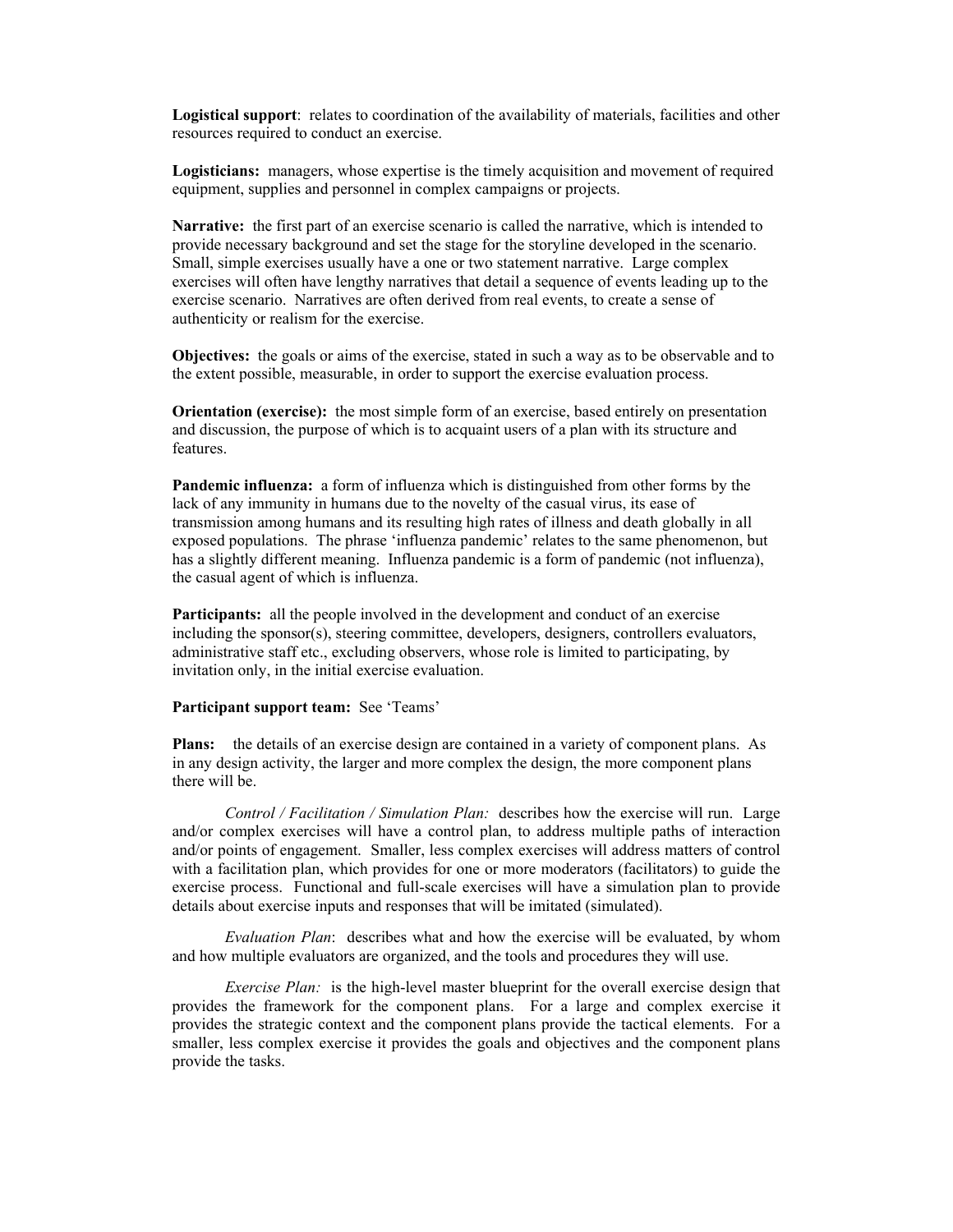**Policy level:** those people at various levels of organizations, but normally at the executive level, whose responsibility is to provide leadership and direction. In national government agencies this would be the minister, and chief agency executives. In national, regional, provincial and local non-government organizations, this would be the chief executives and the chair of a governing board. The defining feature of a policy level position is the nature of the leadership and management role in the agency, which in some highly decentralized organizations, can include local supervisors, who may have considerable latitude and responsibility in fulfilling the agency's mission.

**Proprietary interests:** relating to ownership interests, such as intellectual property, patents, copyrights and trade or business secrets or confidences such as business models and costs.

**Real time:** the passage of time as it is experienced in reality, without simulating an artificial shortening of time to advance the storyline in a scenario**.**

**Scenario:** a description of a series of hypothetical, but plausible events that tell a story designed to stimulate players in an exercise to respond to the events using the prescribed actions in their event management plans.

**Scope:** the size of an exercise as determined by the extent of the plans being validated and the number of agencies and organizations who will participate.

Simulation: an imitation of the conditions of reality.

**Table-top (exercise):** a form of exercise involving informal discussion among participants, of the events in a scenario, without artificial time pressures. Sometimes referred to as a desk-top, which is somewhat misleading, since the convention with a table-top is to pull people away from their desks and assemble them around a common table.

**Teams:** in planning and executing larger and more complex exercises, much of the work is assigned to groups of people who work in functional units (teams) to develop and action the component plans (see 'plans' above).

*Design team*: a functional group whose purpose is to create the overall framework for the exercise, incorporating the efforts of other component teams.

 *Development team:* a functional grouping that includes all of the component teams plus the design team, steering committee and sponsor from the host or coordinating agency.

 *Evaluation team*: a functional group whose purpose is to develop the evaluation plan with the necessary tools, conduct the evaluation and prepare the final evaluation report.

 *Exercise team*: a functional grouping that includes all of the component teams but does not include the steering committee and sponsor.

 *Facilitation / control / simulation team:* a functional group whose purpose is to develop a plan for facilitation and control of the exercise, arrange for simulation of events where required and actually conduct the exercise according to the plan.

 *Participant support team*: a work group whose purpose is to prepare and coordinate the necessary exercise materials, administrative support, briefings, resource lists and player handbook if required. In exercises where participant travel is required the support team will also oversee the travel and accommodation requirements.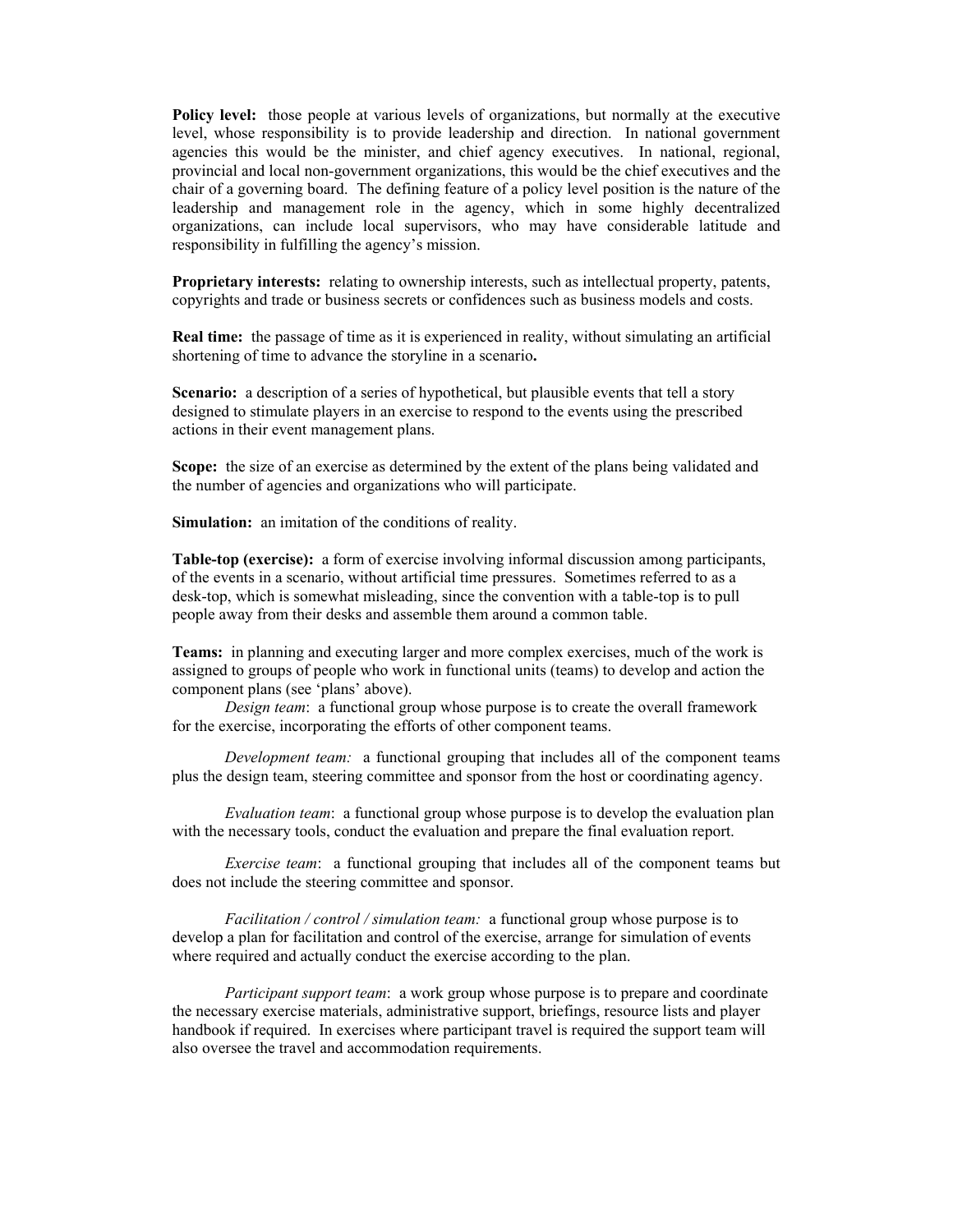**Threat:** an event or hazard that has demonstrable potential or probability of harm (see 'hazard'). A threat is usually relative and dependent on the situation. Freezing to death, outdoors in a tropical climate, poses little threat, but in an arctic climate, is a high probability threat. Threats are commonly associated with human-generated or controllable dangers terrorism, nuclear power plant failures, communicable disease outbreaks, urban fires etc.

**Validate:** a process to confirm that a plan accomplishes what it is intended or needs to achieve.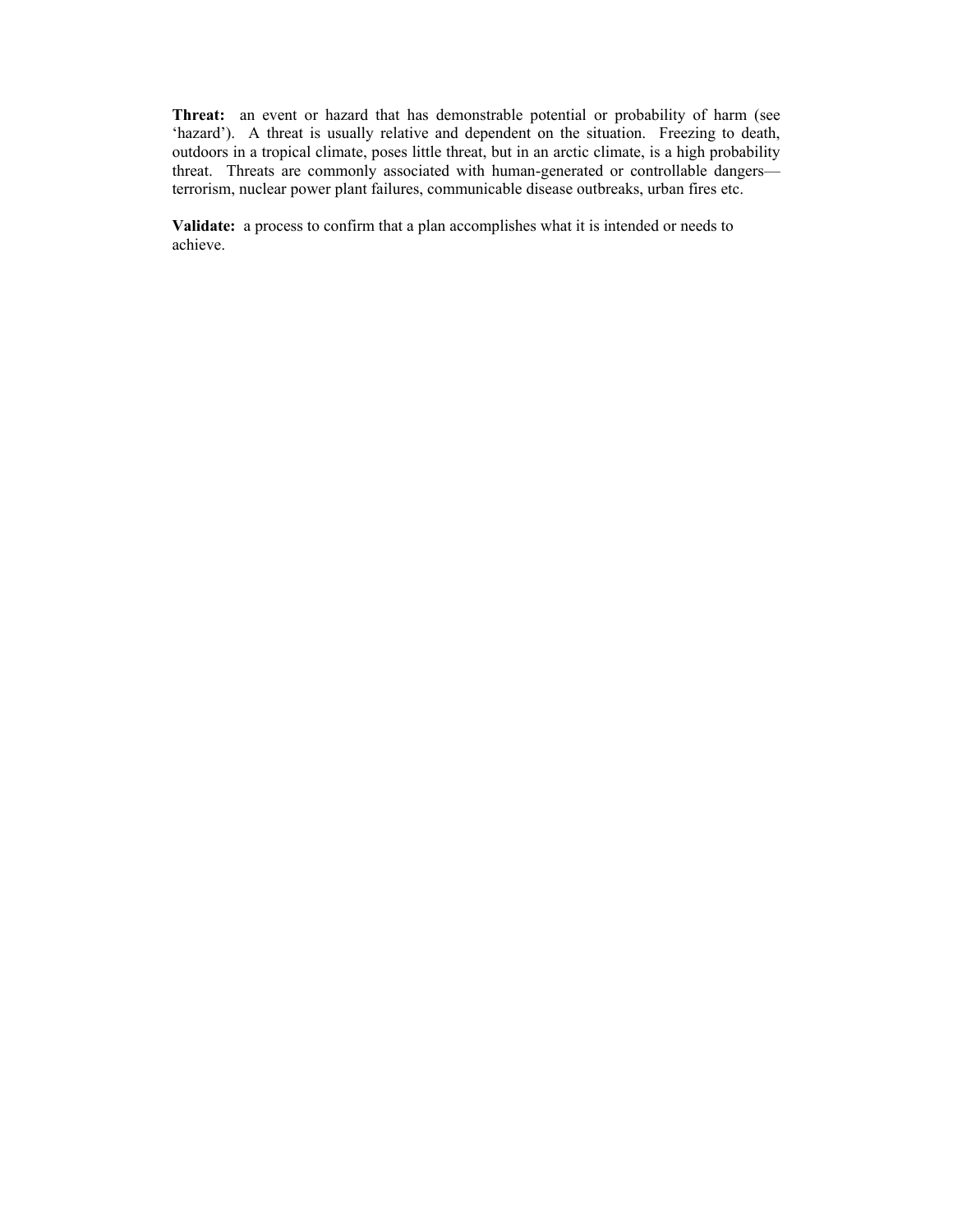# Sample Agenda

## *This sample agenda, which is suitable for a larger table-top exercise, can be tailored to suit the requirements of any size and type of exercise.*

| <b>Time</b>     | <b>Activity</b>                                                                                                                                                            |
|-----------------|----------------------------------------------------------------------------------------------------------------------------------------------------------------------------|
| $08:00 - 08:30$ | Participant registration<br>(Identify where this occurs)                                                                                                                   |
| $08:30 - 08:40$ | Opening address<br>(Identify speaker and title/role)                                                                                                                       |
| $08:40 - 09:00$ | <b>Exercise Administration</b><br>(Participant Safety, facility amenities,<br>Organization of exercise,<br>Introduction of facilitator(s)<br><b>Special Instructions</b> ) |
| $9:00 - 09:30$  | Review of influenza pandemic concept and planning<br>(Tailor to needs of participants)                                                                                     |
| $09:30 - 10:30$ | Introduction of scenario (see sample scenario, Annex C)<br>Session 1: Outbreak of novel virus in other country or region.                                                  |
| $10:30 - 10:45$ | (15 minutes may not be enough for large groups)<br><b>Break</b>                                                                                                            |
| $10:45 - 11:45$ | Session 2: New virus isolated in your country<br>(see sample scenario, Annex C.)                                                                                           |
| $11:45 - 13:00$ | Lunch (note the extra time for crowd movement and net-<br>working among participants)                                                                                      |
| $13:00 - 13:15$ | Brief review of the scenario to this point                                                                                                                                 |
| $13:15 - 14:15$ | Session 3: Viral outbreaks in your country (see sample scenario,<br>Annex C)                                                                                               |
| $14:15 - 14:30$ | <b>Break</b>                                                                                                                                                               |
| $14:30 - 15:30$ | Session 4: Widespread viral outbreaks in your country<br>(see sample scenario, Annex C)                                                                                    |
| $15:30 - 16:15$ | Exercise debrief and evaluation                                                                                                                                            |
| $16:15 - 16:30$ | Closing address                                                                                                                                                            |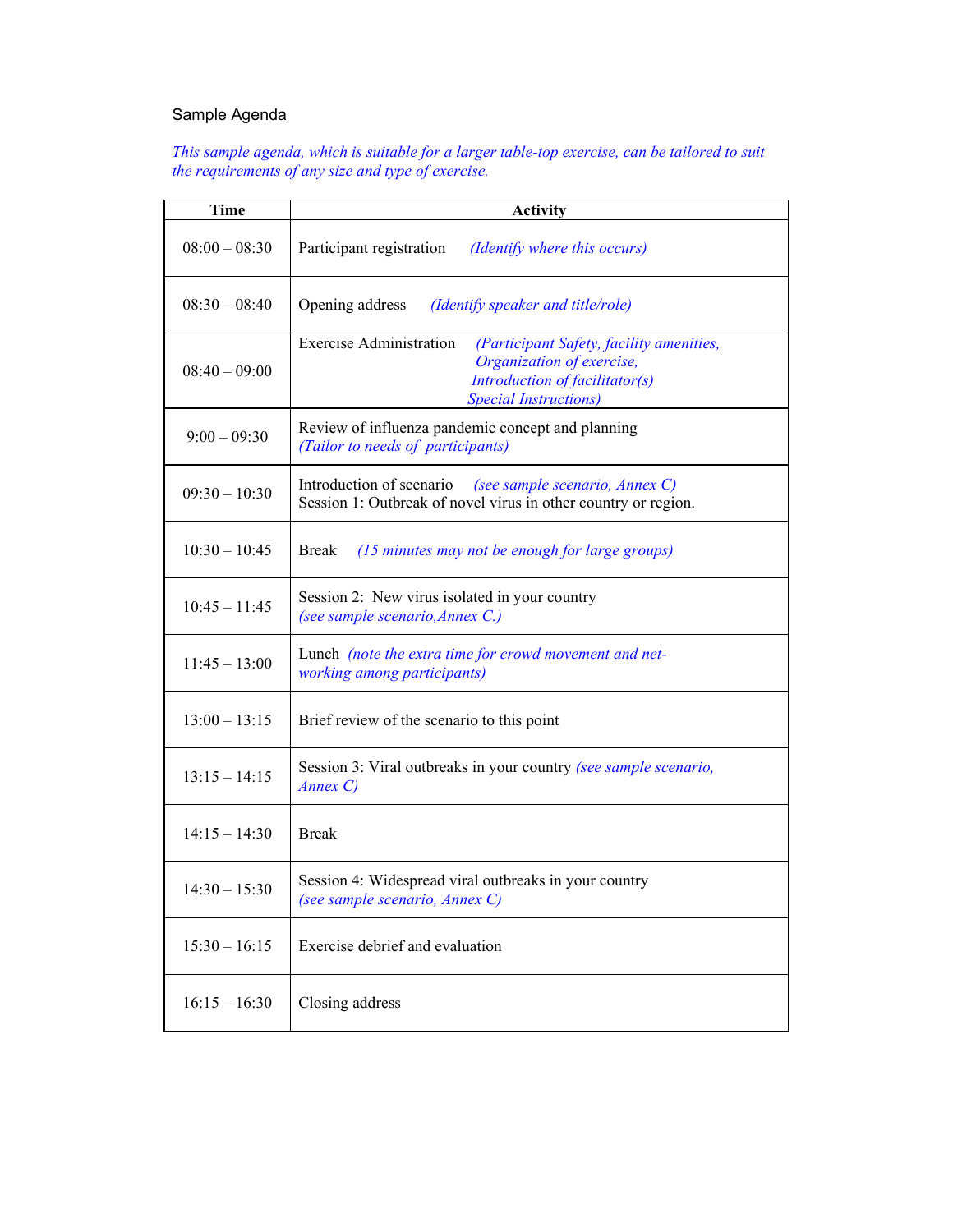## **Exercise Plan Template**

## **EXERCISE PLAN**

#### **General**

The purpose of the Exercise Plan is to identify policies, procedures, administrative requirements, exercise roles and responsibilities that will support exercise-planning initiatives.

The Plan provides exercise developers with guidance concerning procedures and responsibilities for exercise design and support. It explains the exercise concept, establishes the basis for exercise, and establishes and defines the communications, logistics, and administration structure needed to support the exercise, before, during and after. Note that this template may be used for almost any size of exercise.

**Users of this guide should take from the template only as much as they need to adequately describe and plan an exercise of a scale suitable to meet their needs. Novice exercise planners should attempt to start with as small an exercise as practical.** 

## **Exercise type and purpose**

## *(State what type of exercise is going to be conducted)*

1. Orientation, 2. Drill, 3. Tabletop, 4. Functional, 5. Full Scale

#### *(Describe the purpose of the exercise)*

*(Describe the purpose of the plan being validated, the mission and goals of the exercise and provide specific information to exercise developers on the exercise objectives, points of review, administrative procedures, methods of facilitation/control and evaluation. Most importantly, lay out in either full or summary form, the exercise methodology including facilitation/control and evaluation team structure, team member responsibilities, locations, and procedures.)* 

#### **Scope**

Scope relates to size, as determined by the number of different agencies, organizations and sectors participating, actual dates and duration of the exercise with location(s) and description of briefing/narrative summary that will start the exercise. See example below.

The table-top exercise will involve *(summarize the range of participants*) will be held to practice and validate influenza pandemic management plans.

Exercise play will begin on *(insert time, day of week, date)* and end at approximately *(insert time)* as determined by the exercise director. *(Leave open the possibility that the exercise director may have to cancel, postpone or shorten an exercise due to real live events and emergencies ).* The exercise will be initiated by a *(Describe whether briefing, incident, or video and provide a general description of the information. Example: The briefing will begin with a description of the situation, as it currently exists).* This background briefing will be based on the information in Scenario Narrative. There will be a post-exercise meeting at *(location if planned)* on *(insert date if planned)*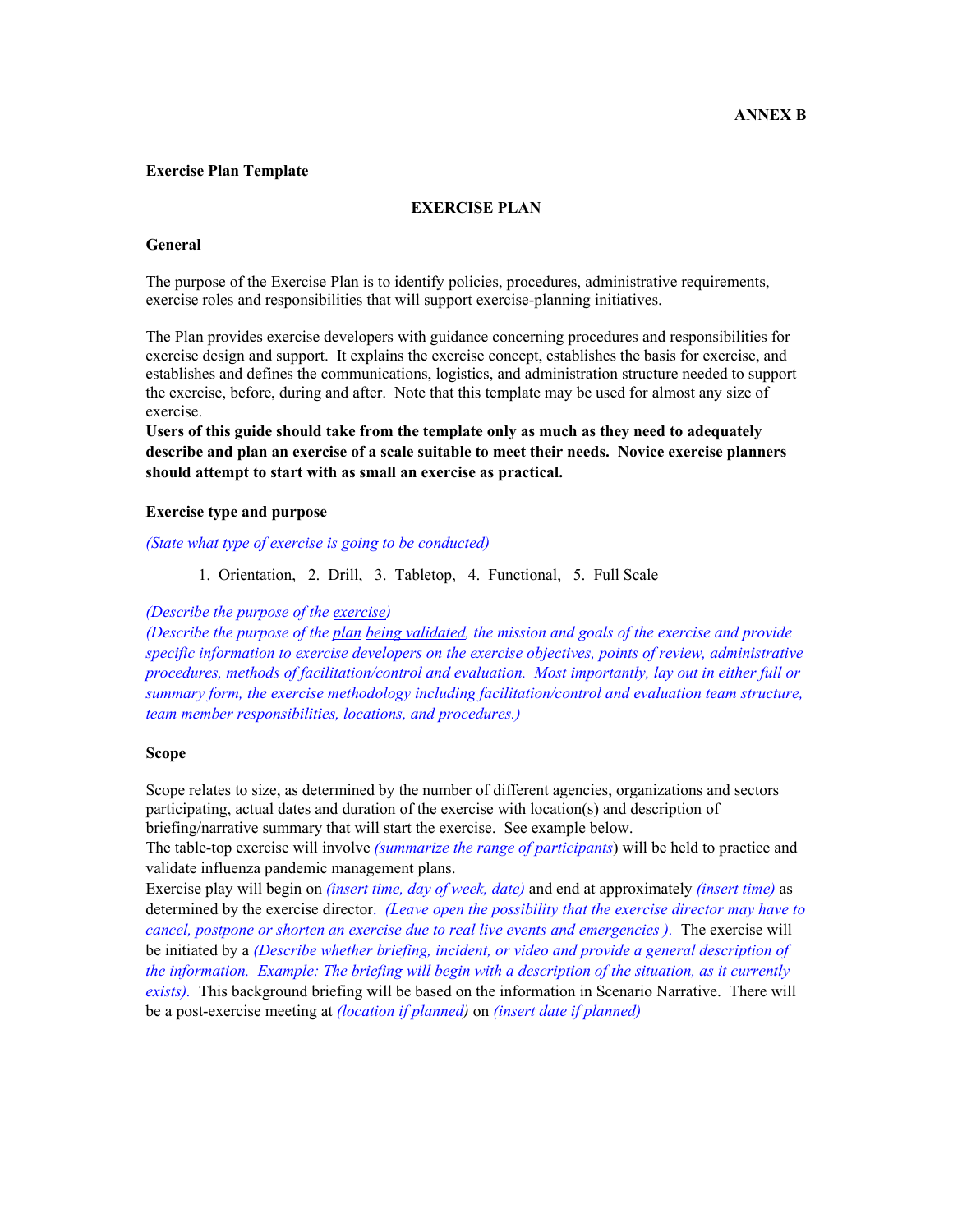## **Scenario Narrative**

The purpose of the narrative is to set the stage for the scenario. It is the introduction to the larger scenario.

*[Briefly describe the hazard, (e.g.: influenza pandemic) and related events and conditions setting the stage for the exercise. Provide the background information for the emergency to enhance the realism of the situation.]* 

# **References**

For larger table-top, functional and full-scale exercises, reference materials may be supplied by the exercise organizers or the participants may be required to bring their own.

- (Examples of reference materials that may be required:
- Organizational plans for influenza pandemic
- Agency plans for activation of an emergency operations or coordination centre.
- Functional descriptions for emergency management personnel.
- Exercise Control/Simulation Plan.
- Exercise Evaluation Plan.
- Exercise Scenarios.)

## **Assumptions, Artificialities and Simulations**

# *(The following assumptions, artificialities and simulations are generic; you will need to modify and/or add specifics for each exercise.)*

## Exercise Assumptions

The following assumptions are made in order to ensure that the exercise is as realistic as possible. It is intended that exercise events progress in a logical and realistic manner and that all exercise objectives be achieved during exercise play.

- Exercise participants are well versed in their own department and agency response plans and procedures, even where these may not be formalized in a plan.
- The term "participants" includes planners, facilitators/controllers, evaluators, and players.
- Players and controllers will use real-world data and information support sources. This means that to the extent possible, the scenario will be realistic and players are expected to base their responses on known, actual and available resources.
- Players will respond in accordance with existing plans, policies, and procedures. In the absence of appropriate written instructions, players will be expected to apply individual initiative to satisfy management, response and recovery requirements.
- Implementation of response and management plans, policies, and procedures during the exercise will depict actions that would be expected to occur under actual conditions and, therefore, will provide a sound basis for evaluation.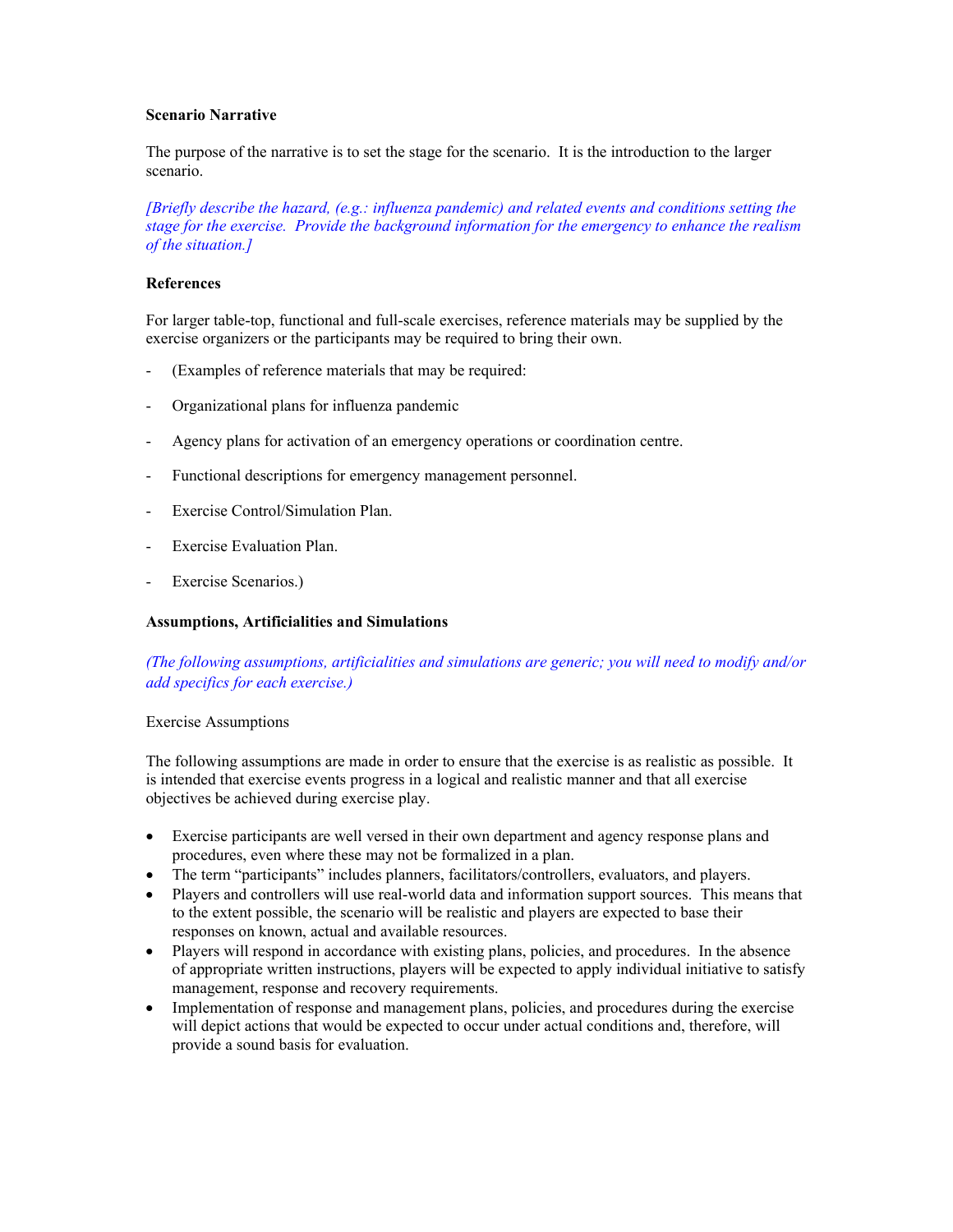Actions to direct units, personnel, or resource deployments will result in simulated movement during the exercise unless live deployment in real time is stipulated to achieve an exercise objective. *(Example: If a fire suppression unit is required or an official is required to attend a particular location, the assignment and movements of that unit and person will be simulated. Generally, this only applies to complex functional exercises).*

• A real emergency will result in postponement or cancellation of the exercise.

## **Exercise Artificialities and Constraints**

*[All exercises contain elements of fiction (artificialities) and limitations (constraints) that exist because the situations are not real and not necessarily played in real time.].* It is recognized that the following artificialities and constraints will detract from realism; however, exercise planners should accept these artificialities as a means of facilitating accomplishment of exercise objectives.

- The exercise events will be played in very compressed time, reflecting the reality that an influenza pandemic will develop over an extended period of time, *(other kinds of events may play in real time or near real time)* however, to meet exercise objectives, some events may be accomplished by participants prior to the exercise, and other events may be accelerated in time to ensure their consideration during play. *(a slow moving event like an influenza pandemic would unfold in real time over many months to years, but in an exercise some or many of those months would be compressed into a few hours).*
- Many alert, notification, initial activation, and some early response actions, will not be a part of the exercise *(often because the actions have already been taken).*
- Responses obtained from players from simulations may not be of the quality or detail available from the real organization or individual *(because the individual player usually does not have the organizational supports that are normally available to them).*
- During the exercise, actions indicating direction to units, personnel, or resource deployments, and subsequent movement of resources will be played; however, these actions will be simulated with no live movement occurring in the exercise *(this primarily pertains to functional and full-scale exercises, except in the case of a full-scale exercise where live deployment of resources will be expected to occur . See comment under 'assumptions' above.).*
- Some personnel and equipment may be pre-positioned at exercise locations prior to the exercise rather than move in real-time during the exercise, and they will enter play at predetermined times from their pre-positioned location. When this exercise artificiality occurs, it will be referred to in exercise documentation as exercise pre-positioning to differentiate it from the live deployments that will be evaluated *(this only applies to functional and full-scale exercises and is an important risk and cost management tool).*

## **Exercise simulations**

Simulation during exercises is required to compensate for nonparticipating individuals or organizations. Although simulations necessarily detract from realism, they provide the means to facilitate exercise play.

*(This would not normally apply to an influenza pandemic table-top exercise, but is an important component of exercises for a broad range of other hazards. Describe in general, conditions and events that will be simulated. Examples include weather information, dispersion plumes for aerial contaminants, simulation of nonparticipating organizations, media, victims, evacuees, etc.)*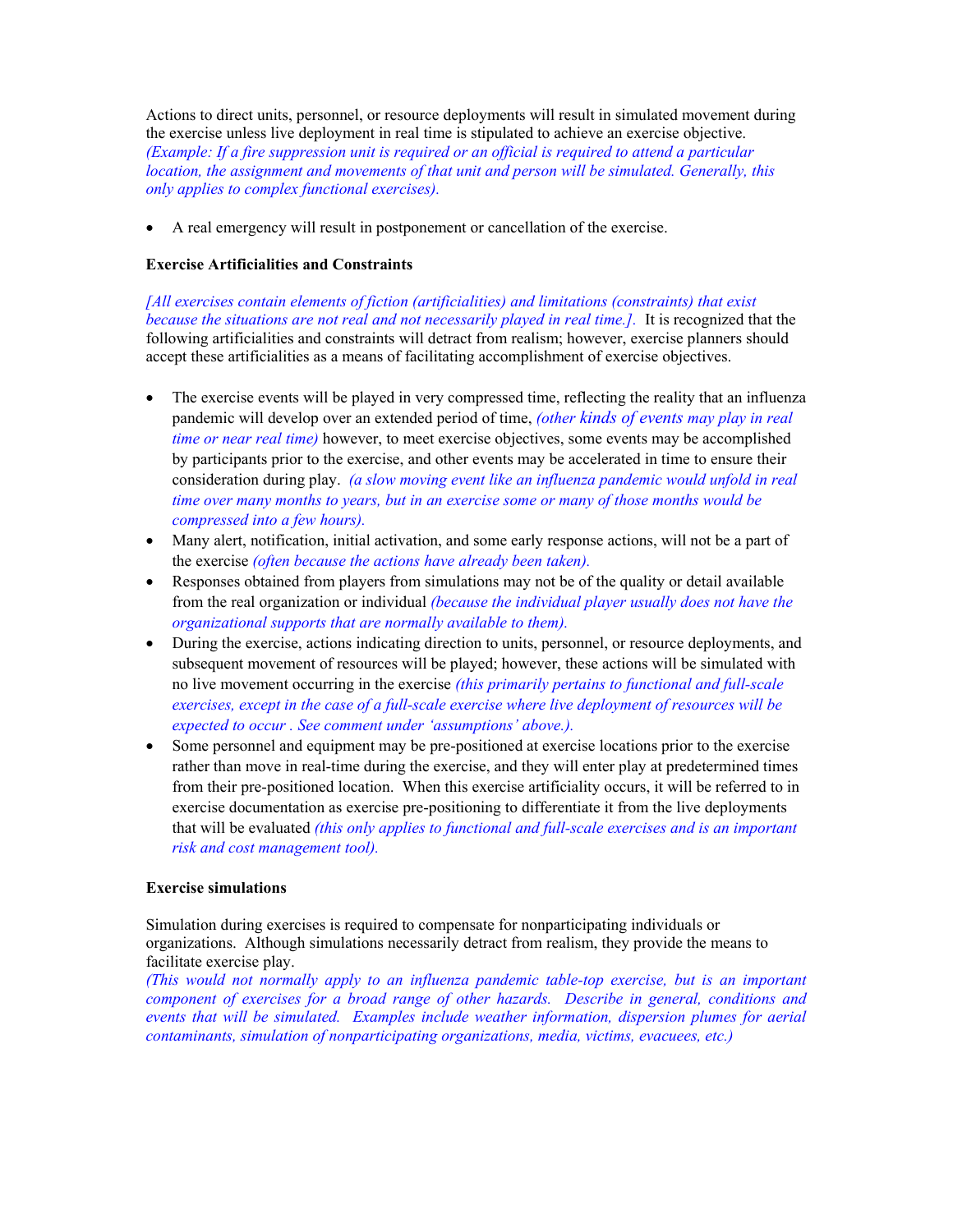## **Exercise objectives**

Objectives provide the foundation and guidance for exercise development. The following are examples of exercise objectives (these are provided for illustrative purposes and most pertain to an influenza pandemic or similar exercise. In all cases, the objectives should be developed from a consideration of the strategic and tactical elements of the plan that is being validated).

- Clarify the authorities, responsibilities and roles of participating agencies in an integrated, comprehensive response to influenza pandemic.
- Demonstrate and clarify the procedures for passage of time-sensitive information to policy and decision makers.
- Demonstrate the capability of local authorities to coordinate comprehensive response activities.
- Demonstrate the capability of local authorities and agencies to identify shelters and mass care facilities, associated human and material resources and the distribution systems to support immediate use.
- Demonstrate the preparation and dissemination of timely information to the various publics during emergency operations.
- Demonstrate the capability to conduct rapid situational assessment.
- Demonstrate the ability to identify immediate supplemental medical assistance to meet the health and medical needs of affected populations.
- Demonstrate logistical processes for identifying and tracking assets and resources committed to response operations.
- Demonstrate the ability to prioritize and use available and accessible resources and assets for maximum effectiveness.
- Determine the procedures for requesting assistance from higher levels of government.

## **Exercise Concept**

This section provides an overview of the exercise process and any post-exercise activity or development that is expected. In complex exercises it explains how team members (development team, facilitation team and evaluation team) will interact with participants.

## **Management Structure**

*(Describe the exercise development team organizational structure.)* 

Overall exercise planning, conduct, and evaluation for the exercise is the responsibility of the (*insert title*)*.* (*Title*) is responsible for coordinating all exercise planning activities between (*Insert country, provincial and local departments, agencies, partners, stakeholders and sectors. Identify others in charge at each level of government/jurisdiction. Include those responsible for facilitation and evaluation.* 

For a large exercise, there may be an exercise director with assistants and other functional areas besides evaluation and control and simulation, such as support and coordination. Adapt the following chart to reflect your exercise management structure.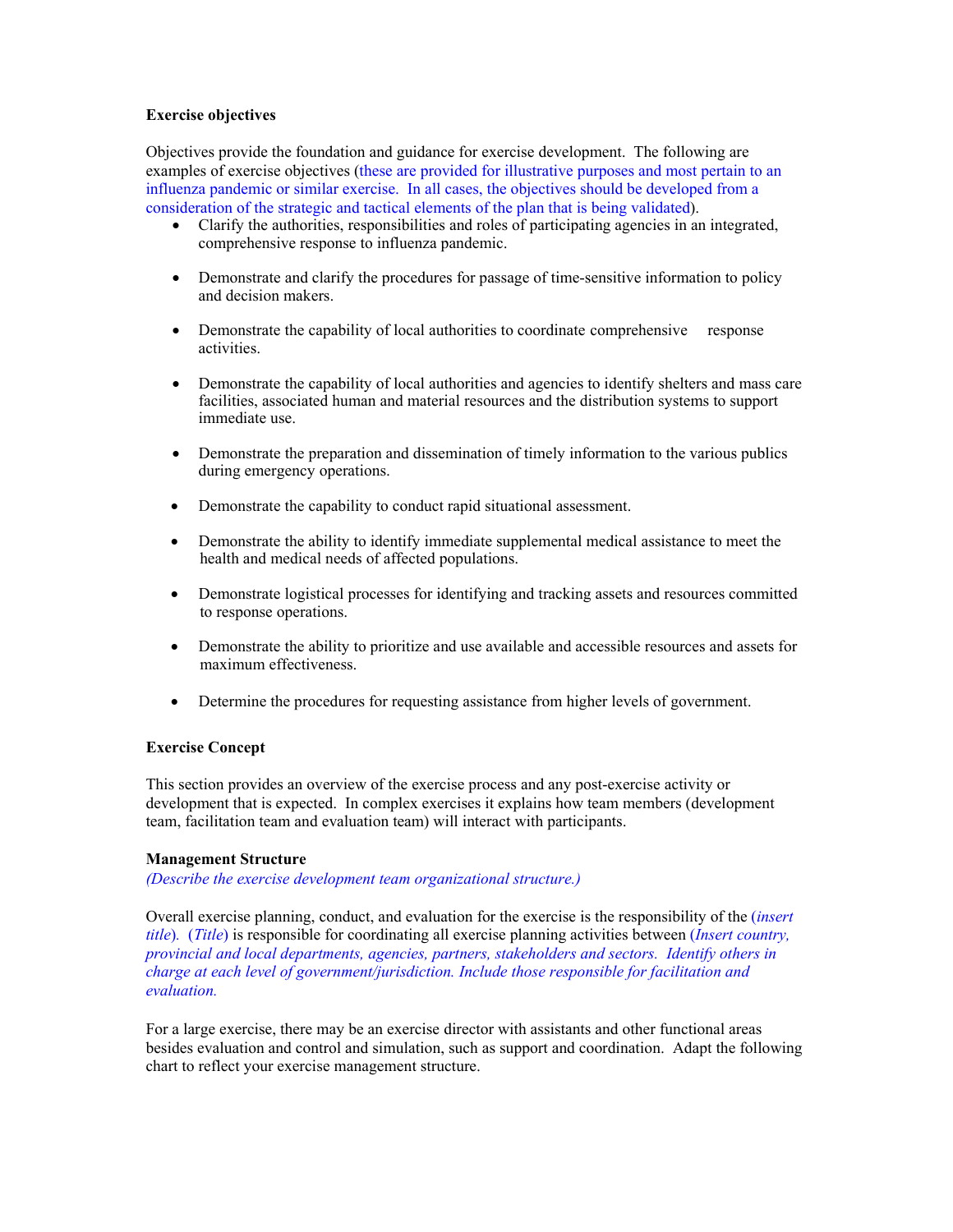

*Sample Exercise Development Structure* 

## **Exercise Team Staffing, Rules and Procedures**

*(Modify as necessary)* 

The people selected as exercise team members must be knowledgeable about emergency management and response functions. (Insert other qualifications, such as knowledgeable about influenza pandemic response plans, or other, as identified by the exercise director or management team leader.) They need this knowledge to understand ongoing exercise activities and to be able to track them. In order to meet this need, individuals may be recruited from non participating (or participating) emergency response organizations. (Identify recruiting options to match qualifications identified previously or else a training plan to ensure team members have adequate knowledge).

Personnel assigned to assist with exercise development will *(Identify rules or guidelines for conduct during the exercise)* and will *(Identify procedures of the exercise, before, during and after.).* 

- $\triangleright$  **Exercise Development Team** Responsible for coordinating all exercise planning activities. The Exercise Development Section consists of a coordinator, commonly the Exercise Director who will assign exercise tasks and responsibilities, provide guidance, establish timelines and monitor the development process.
- ¾ **Exercise Design Team** The Exercise Design Team, headed by a Chief, is responsible for developing the exercise objectives, concepts, scenarios, master scenario events list, exercise messages, administrative support requirements and communication methods.

¾ **Facilitation/Control/Simulation Team** *(Note that simulation is infrequently used in table-top exercises, but is a feature of functional and full-scale exercises)* 

The facilitation/control/simulation team, headed by a Chief is responsible for the development of the facilitation/control/simulation plan. The plan includes, but is not limited to:

- Exercise facilitation, control and simulation activity management.
- Provisions for facilitator/controller/simulator training and briefing.
- Procedures for monitoring and reporting of exercise activities to include the flow and pace of the exercise.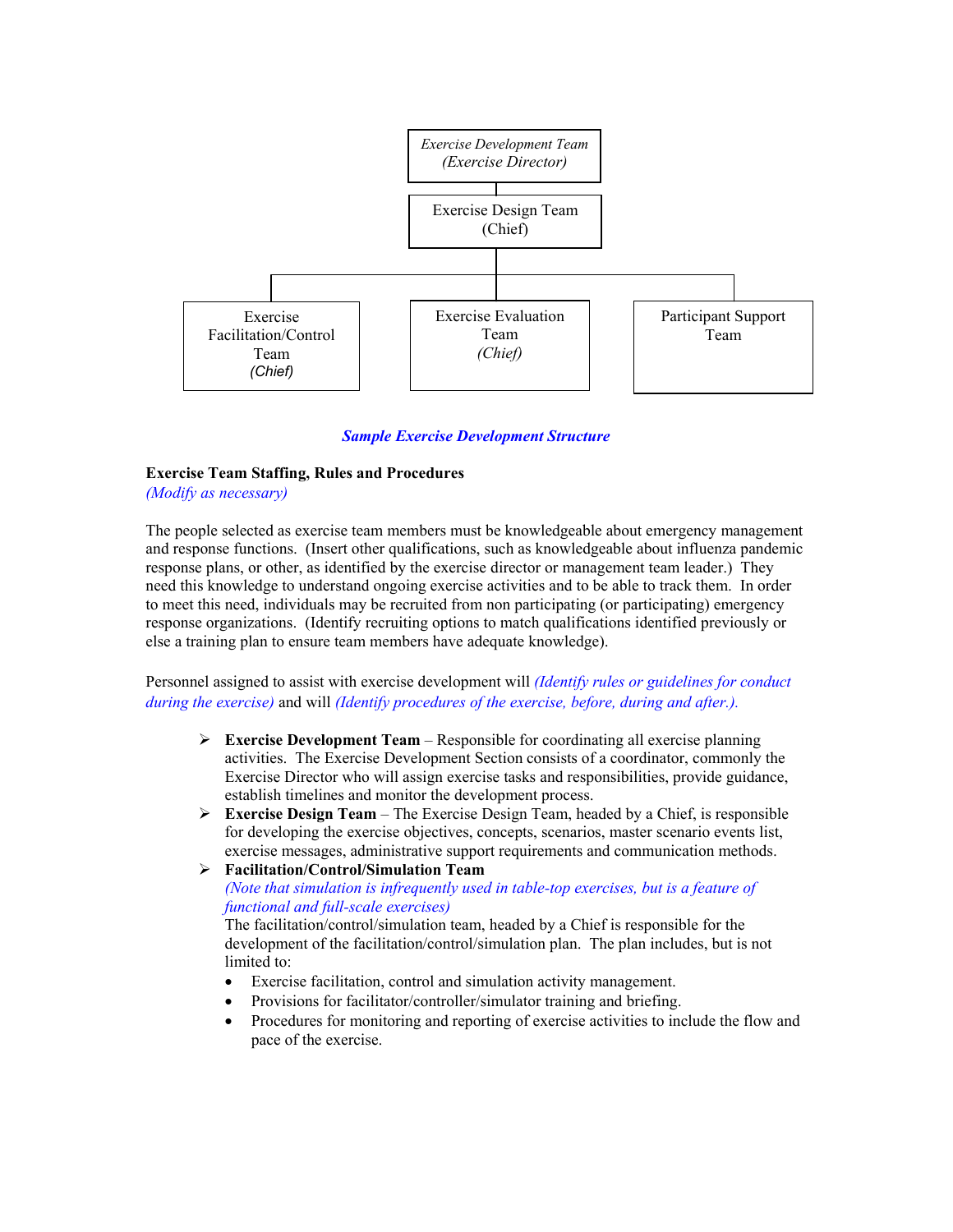- Procedures to record the responses of players
- Procedures for message injection to include the development of ad hoc messages to support exercise objectives.
- A list of required exercise forms to include instructions for use and preparation.
- ¾ **Evaluation Team** The Evaluation Section Team, headed by a Chief is responsible for the development of the Evaluation Plan. The plan should include those evaluation activities that should occur before, during and after the exercise. Evaluation activities include are not limited to:
	- Provisions for evaluator training and briefing.
	- Procedures for monitoring and evaluating exercise activities.
	- Procedures to track the accomplishment of exercise objectives.
	- Preparation of exercise checklists and evaluation forms, including instructions for use.
	- Preparation for the immediate post-exercise debrief and evaluation
	- Preparation of the Evaluation Report.
- $\triangleright$  **Participant Support Team** Responsible for coordinating exercise support activities, the participant support team works the other teams to develop consistent staff briefings for the facilitators/controllers, evaluators and participants and for more complex exercises, develops the exercise player handbook. The handbook contains instructions for players, information regarding player responsibilities and functions to be performed during the exercise. The player handbook is a primary resource for participants in large exercises (particularly functional and full-scale exercises) and will commonly contain:
	- A schedule of player exercise briefings.
	- Provisions to review community/agency/organization plans, policies and procedures.
	- Scenario overview.
	- The exercise objectives.
	- Procedures for preparation of exercise generated messages, logs and reports.
	- List of real or simulated resources available to players
	- Expected player actions.
	- Administrative requirements of the exercise.
	- Recommended pre-exercise training events.

## **Safety and Security**

*(Describe any safety procedures including cancellation of the exercise if an actual emergency occurs. Detail any special security issues involved with the exercise, location or equipment)* 

## **Administrative and Logistical Support Requirements**

Administrative and logistical support will be required to support all phases of the exercise. The level of support required will depend upon the complexity and length of the exercise, number of players involved and the number of objectives being demonstrated. Administrative and logistical support consists of personnel, equipment, supplies and facilities.

*(Describe the logistical and administrative support that will be provided.)*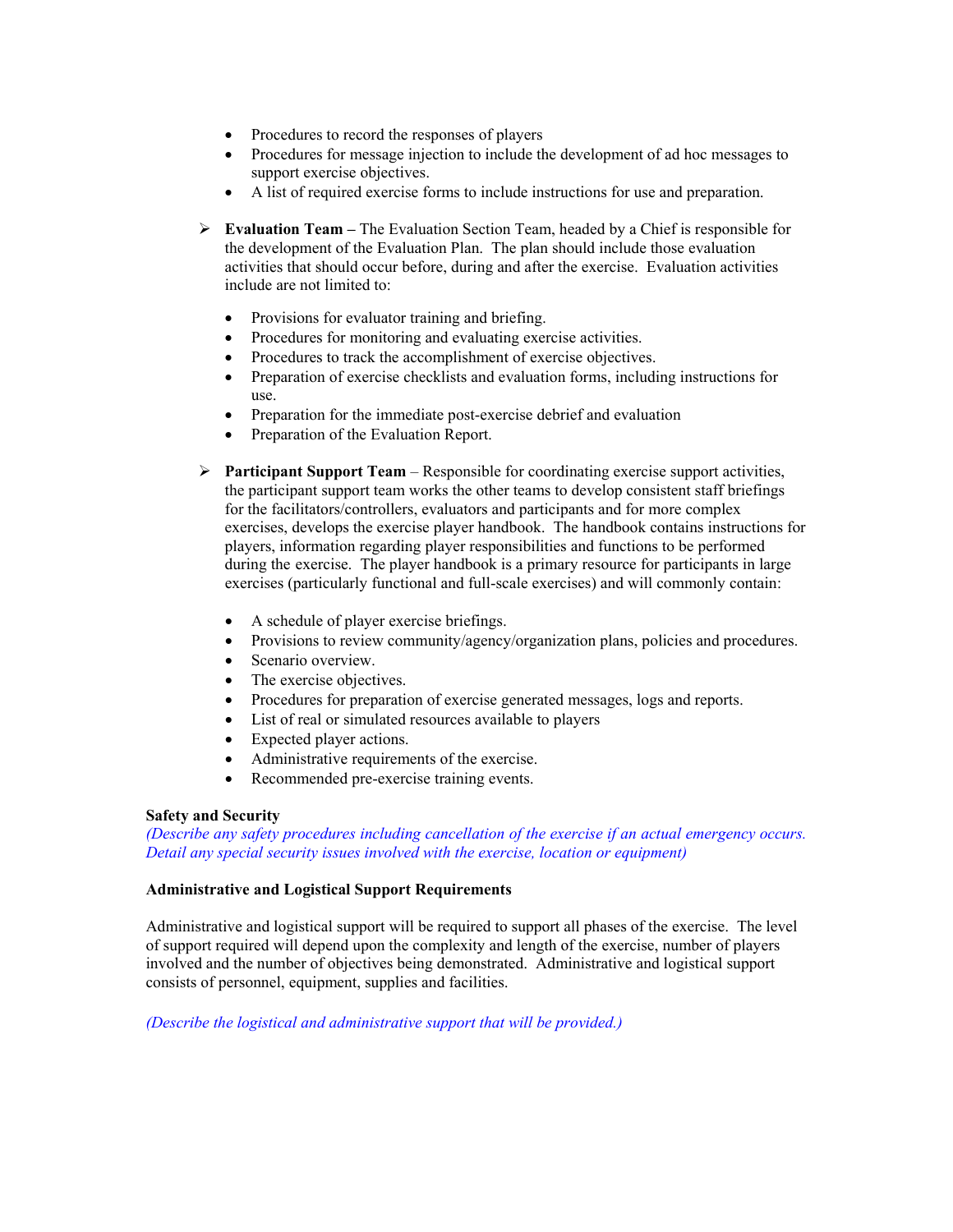Areas to consider when developing logistical/administrative support for the exercise:

- Administrative support at exercise location(s).
- Personnel to assist with pre-exercise registration, training, and packaging of training materials.
- Secure and provide information on facilities (rooms etc.) for the exercise.
- Provide recording services to support the evaluation team and creation of a record of proceedings in larger exercises.

# **Site Preparation/ Support**

*(Describe site preparations that may be necessary to meet exercise objectives. This may include provision of audio-visual aids and communications devices, tables, chairs and seating arrangements)*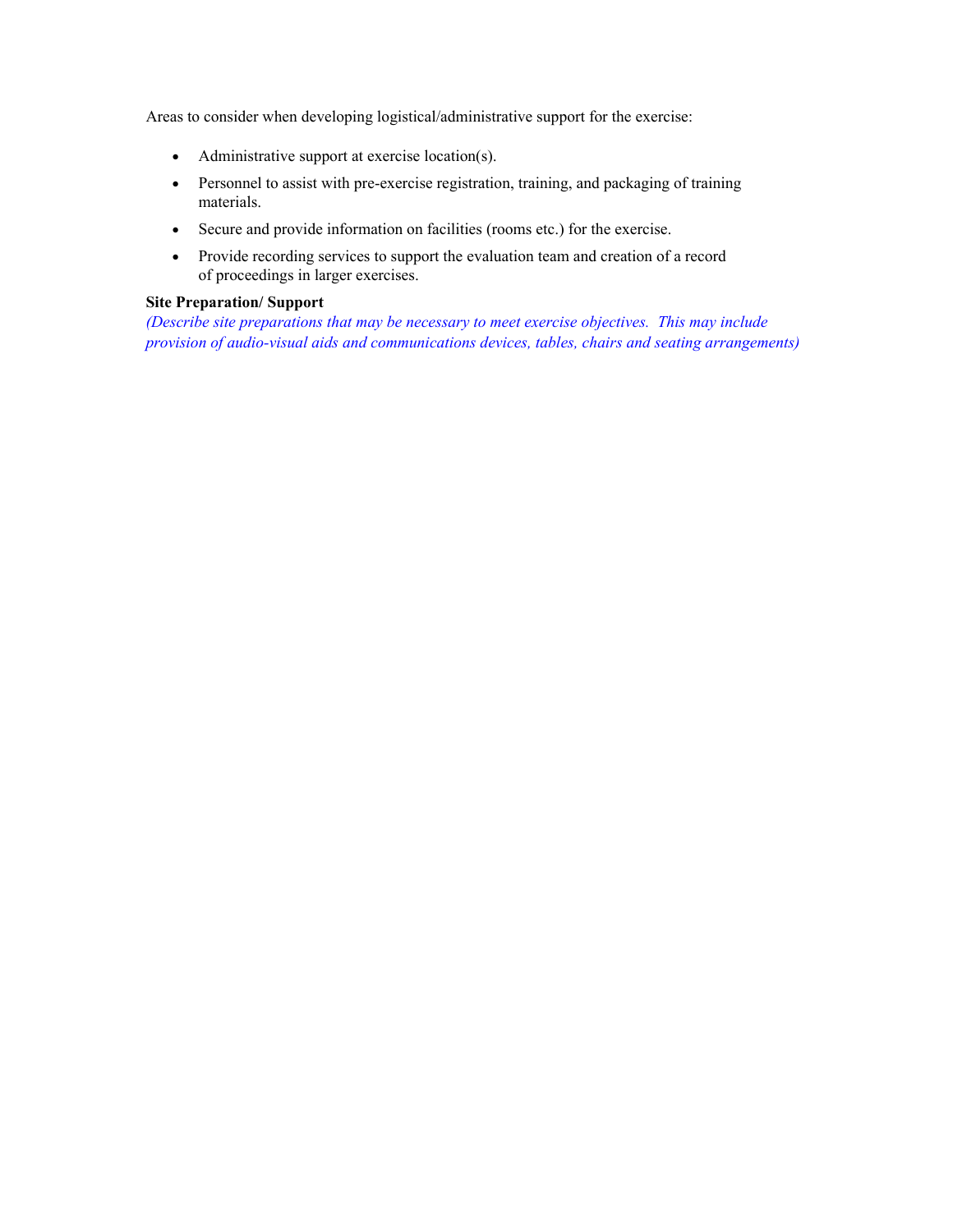## **ANNEX C**

## **SAMPLE SCENARIOS**

## **Introductory Narrative**:

The H5N1 avian influenza virus that has been circulating in Asia for some time continues to infect a few humans, some of whom have had quite limited contact with wild fowl or infected domestic poultry. Recent unconfirmed media reports indicate slightly higher human infection levels in some locations where there are no reports of significant increases in observed levels of H5N1 in local bird populations. Ministries of Health are reported to be increasing their surveillance in the target communities to try to verify the reports.

## **Sample Scenario 1**

## **Section 1: Novel viral outbreak in other country/region**

In early May 200X, ProMed reports an outbreak of respiratory illness, which is identified in a Southeast Asian country. At least 159 cases in one town are reported, affecting all age groups; 46 have been hospitalized, 16 of whom died from severe pneumonia and acute respiratory failure.

The WHO Representative in the country has reported to the World Health Organization Western Pacific Regional Office (Regional Office) that the government confirmed the outbreak and the national reference laboratory is following up.

Surveillance in surrounding areas is strengthened, and additional cases begin to be identified throughout the country.

The Regional Office, at the request of the government, dispatches a team of epidemiologists and laboratory personnel to further study the disease. A case definition is being developed. Epidemiological studies determine that the index case occurred three weeks earlier and human-tohuman transmission is occurring (the base reproduction number is greater than 1).

Viral cultures collected from several of the initial patients test positive for type A influenza virus. The isolates are sent to the WHO Collaborating Centre for Influenza in Japan for further characterization. The WHO Collaborating Centre determines that the isolates are A(H5N1). Influenza A(H5N1) outbreaks have continued to occur in the poultry since last year in the country. Gene sequencing studies further indicate that hemagglutinin and neuraminidase genes are avian in origin, with the remaining genes derived from a human H3N2 virus. Antigenic and sequence analysis reveal the virus is different from one previously circulating in poultry that caused human infections.

WHO declares establishment of Pandemic Phase 6.

In mid-May, neighboring countries begin to report outbreaks of respiratory illness. WHO advises that it will update its public health guidelines as soon as more information about the virus and its epidemiology become available. The novel influenza virus begins to make headlines in every major newspaper, and becomes the lead story on major news networks.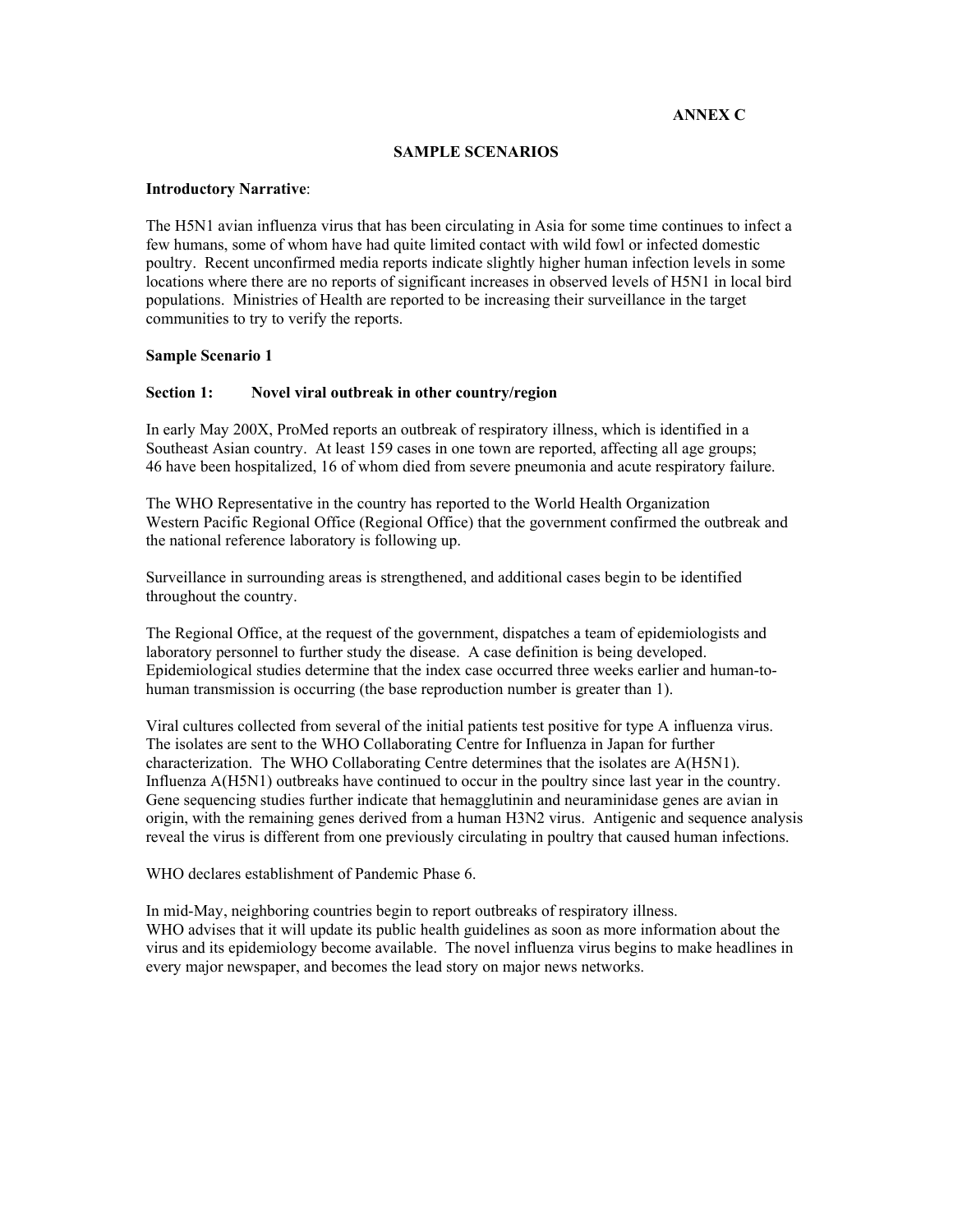- What is the structure for leadership, management and coordination (command and control structure) in place to respond to pandemic? How are responsibilities for decision-making roles determined?
- Which surveillance systems are in place to detect a cluster of respiratory illness or imported cases of H5N1 or similar virus with pandemic potential? How can your country enhance its surveillance system to detect cases? How to confirm human infection if unusual clusters are detected?
- What measures should be put in place at borders for international travelers coming from, or going to, affected areas?
- What issues or actions are most important to better prepare your country for a potentially imminent pandemic at this stage?
- What are hospitals and other health care service providers doing at this stage?
- What communications plan should be put in place to inform the public and professionals? How will cultural diversity issues be addressed? What kind of communications plan should be put in place within government, between national authorities and international organizations?
- What are the procedures or mechanisms for collaborating among different agencies, ministries/departments and sectors both in your country and with adjacent countries in order to respond to pandemic? For example, are there mechanisms to collaborate with national immigration and emigration offices for border screening and possible control, or joint investigations in case of suspicion of avian influenza infection in poultry related to pandemic emergence?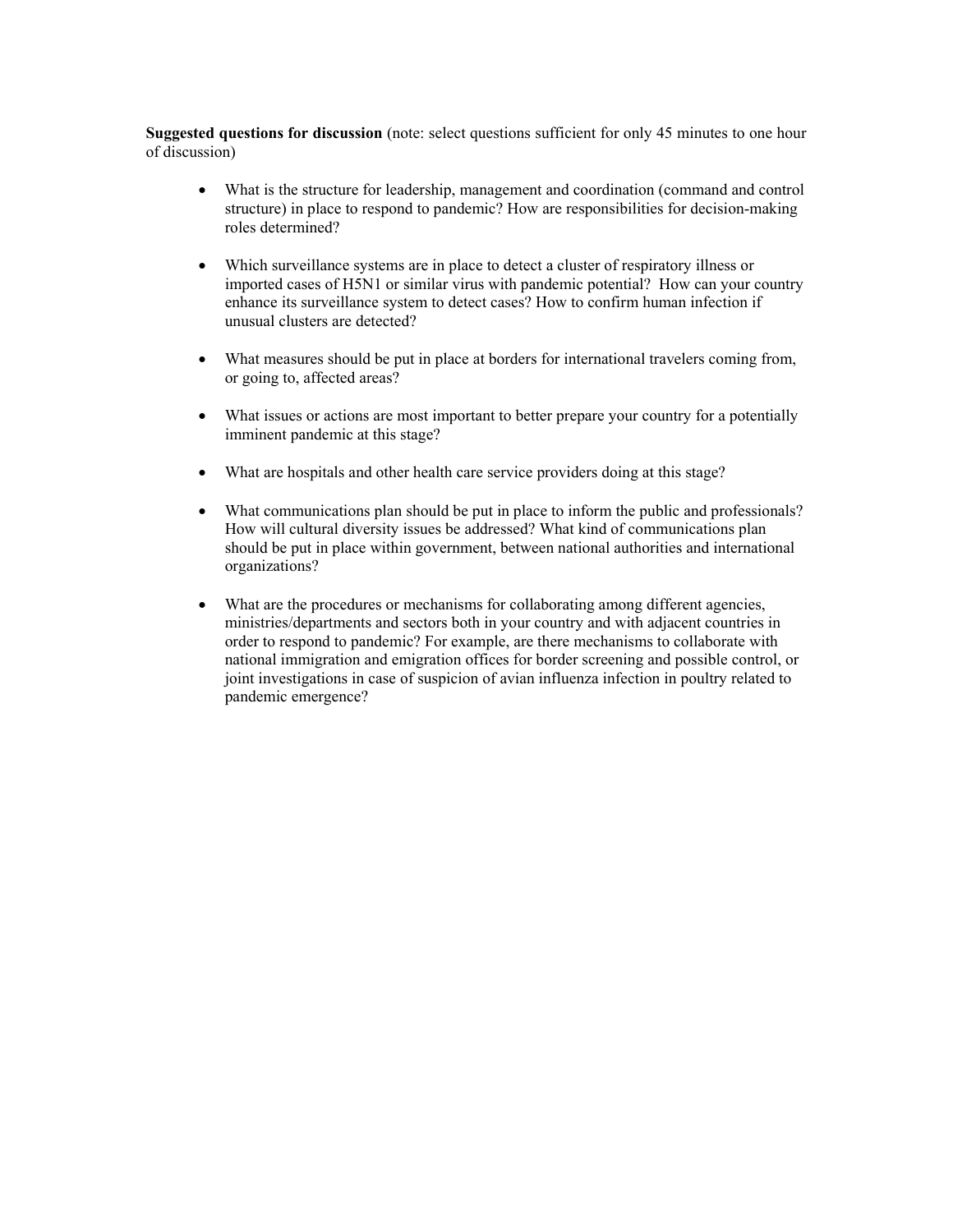## **Sample Scenario 2**

## **Section 2: New virus isolated in your country**

By early June, outbreaks begin to appear in Hong Kong (China), Singapore, the Republic of Korea and Japan. Although cases are reported in all age groups, young adults appear to be the most severely affected. Case fatality rates approach 10%. WHO continues to distribute updates on the status of international investigations on the pandemic strain, its spread and the development of responses to it. There is evidence of increasing public anxiety and some panic because a vaccine is not yet available, and supplies of antiviral drugs are severely limited or absent in many countries. International travel is rapidly decreasing.

By late June a local health officer has reported to the Department of Health, a cluster of influenza-like illnesses in a province: nine cases are reported, mostly in young adults; all have been hospitalized, two of them died. Epidemiological investigation reveals that 26-year-old female patient who travelled to an affected country is the index case. After returning home, she became sick and was admitted to hospital two days after symptom onset. She died within days from pneumonia and acute respiratory failure. Through investigation, 10 additional cases including mild respiratory illness in the neighbors and family are detected. Based on the investigation result, almost all cases are family members or persons who have contact history with her at her place of worship. All the cases and contacts are being treated with antiviral medication and are under isolation or self-confinement at home. Local government has enhanced its surveillance for respiratory illness. The laboratory tests done by the national influenza centre shows positive for influenza A, however the subtype is not H1 or H3 by Hemagglutinin Inhibition test. Consequently, it is suspected to be a novel strain, and the isolates are referred urgently to a WHO collaborating centre. The further analysis done by WHO collaborating centre confirms the causative agent for outbreak is a pandemic strain. Signs of public concern are growing, fuelled by media assertions of government inaction.

- What is your plan for management of a large-scale outbreak of communicable disease such as pandemic influenza and what would be the main goal of response to the outbreak at this stage?
- What actions would be the most important to control the outbreak and prevent or limit the spread of the infection to the population?
- What would be the priorities for investigation and surveillance at this stage?
- What is the capacity of your national reference laboratory to test specimens from the cases infected with potential influenza pandemic strain? If no or limited capacity, what are the alternative arrangements? What is the procedure to support rapid sharing of new influenza viruses with the WHO collaborating centres network? At what point is your laboratory capacity exceeded?
- What do hospitals and other health care services need to do to prepare for an influx of patients with acute respiratory symptoms? What mechanisms are in place to provide advice and direction for the clinical management of patients?
- What procedures are in place to identify additional human cases occurring in other locations? Are there systems in place to be informed of what is happening in other hospitals, residential care facilities, medical offices, clinics?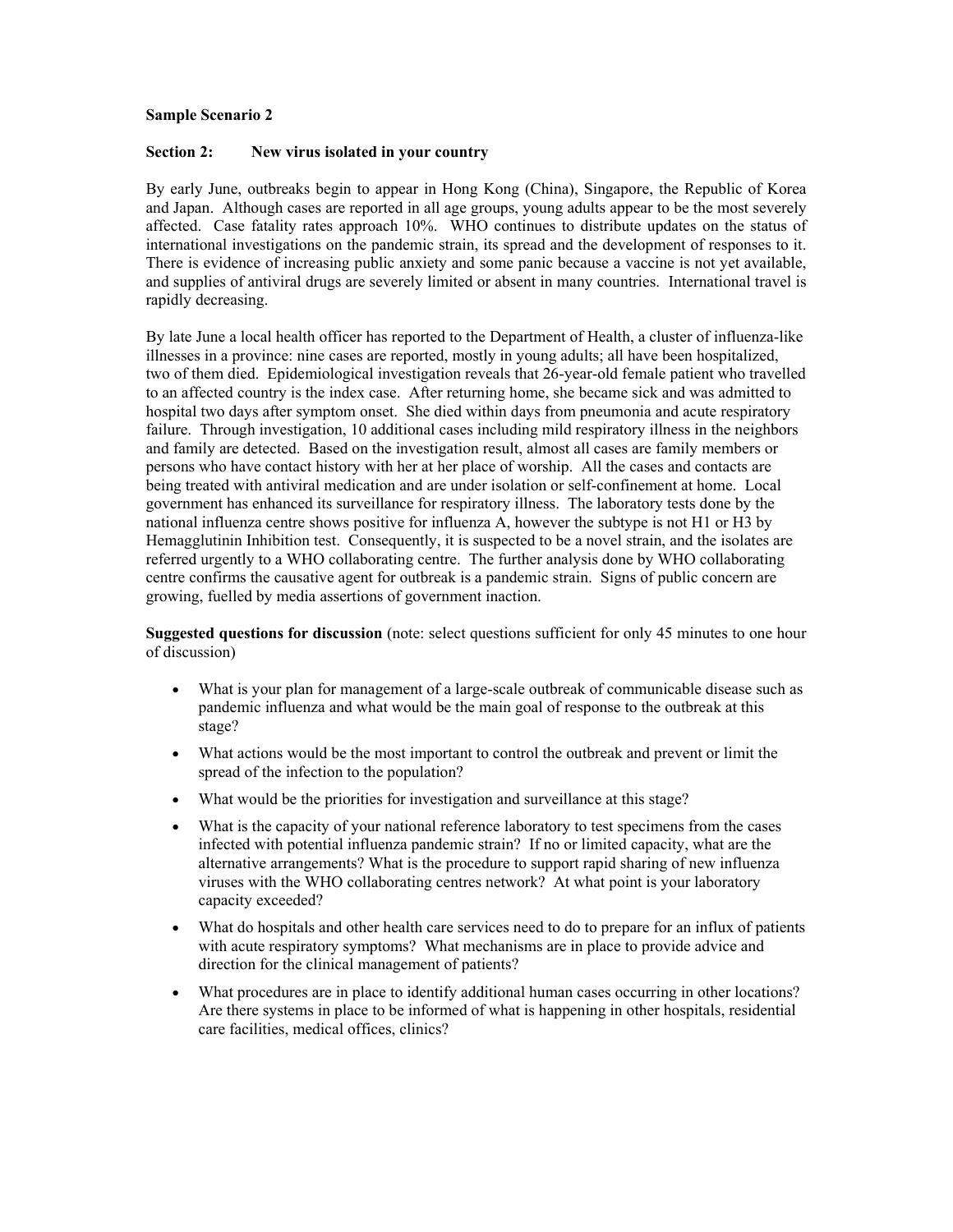- What procedures would be needed to deal with suspect cases and contacts of confirmed cases?
- Are there stockpiles of antiviral medication in hospitals, pharmaceutical distribution centres, or nationally? How could they most effectively be used at this stage and what is the policy about utilization?
- What would be the communication strategy regarding the outbreak? What should be the aim of the key messages aimed at the general population, and to health care workers in the affected area? What questions would the public raise and how would these questions be addressed? Who would be the primary spokesperson?
- What measures would be contemplated to restrain the movement of people and encourage social distancing?
- What kind of technical advice would be required for senior government officials and how would it be communicated?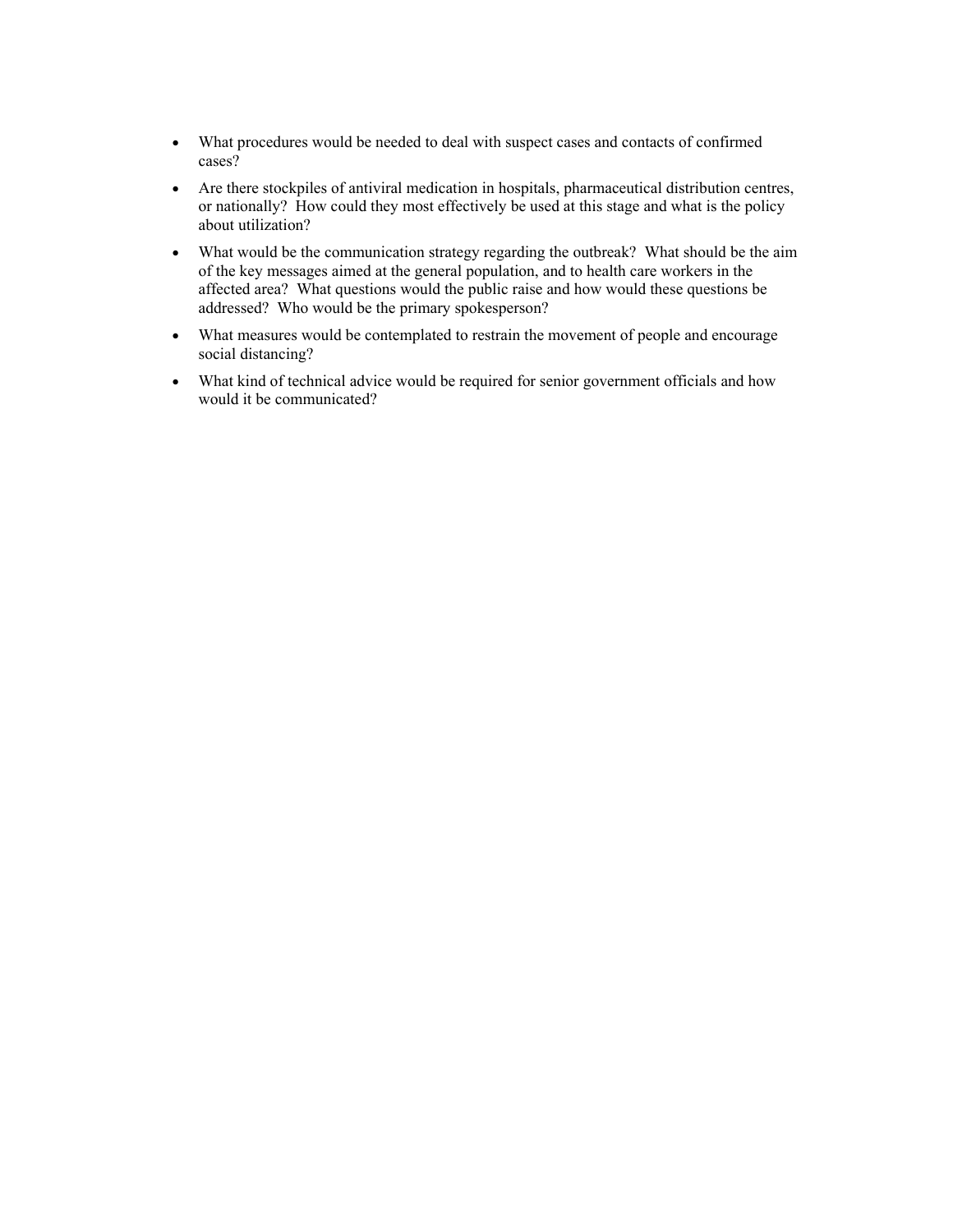## **Section 3: Beginning of viral outbreaks in your country**

It is now the middle of July, a few weeks later there are focal outbreaks occurring in several provinces. The media reports exaggerated accounts of illness. There are reports that previously moderate levels of public anxiety are escalating to panic. Phones at physician offices and health departments ring constantly, with people asking frantically about possible control measures. Rates of absenteeism in schools and businesses begin to rise in some cities. Panic buying occurs in pharmacies and grocery stores as worried people start to hoard remedies for influenza and food. Some countries have closed their airports to flights from the affected areas. It is expected that other countries will follow.

- What public health issues would need to be addressed at this time? Which other agencies need to be involved?
- How do hospitals and other health care services intend to manage the increase in cases and/or prepare for further cases? How will they deal with infection control issues?
- Do laboratories have an appropriate testing protocol? What would it be at this stage?
- How would your surveillance systems monitor admissions or deaths from suspected or confirmed pandemic influenza?
- How would the issues of risk be communicated to the public at this time? How would the media be engaged to support appropriate risk communications? Is there a telephone hotline, or similar communications option, to provide public information on pandemic?
- Should any events or public gatherings be suspended? Do you consider the closure of school or businesses? How will this be achieved?
- What is your plan to deal with suspect or confirmed cases and those people who have had contact with confirmed cases?
- What are the possible legal or ethical conflicts that could occur in to responding to pandemic? How will your country deal with such conflict?
- What are the priorities for who may receive antivirals? What are your contingency plans for storage, distribution, administration and security of antivirals? How will you monitor antiviral adverse events or antiviral resistance?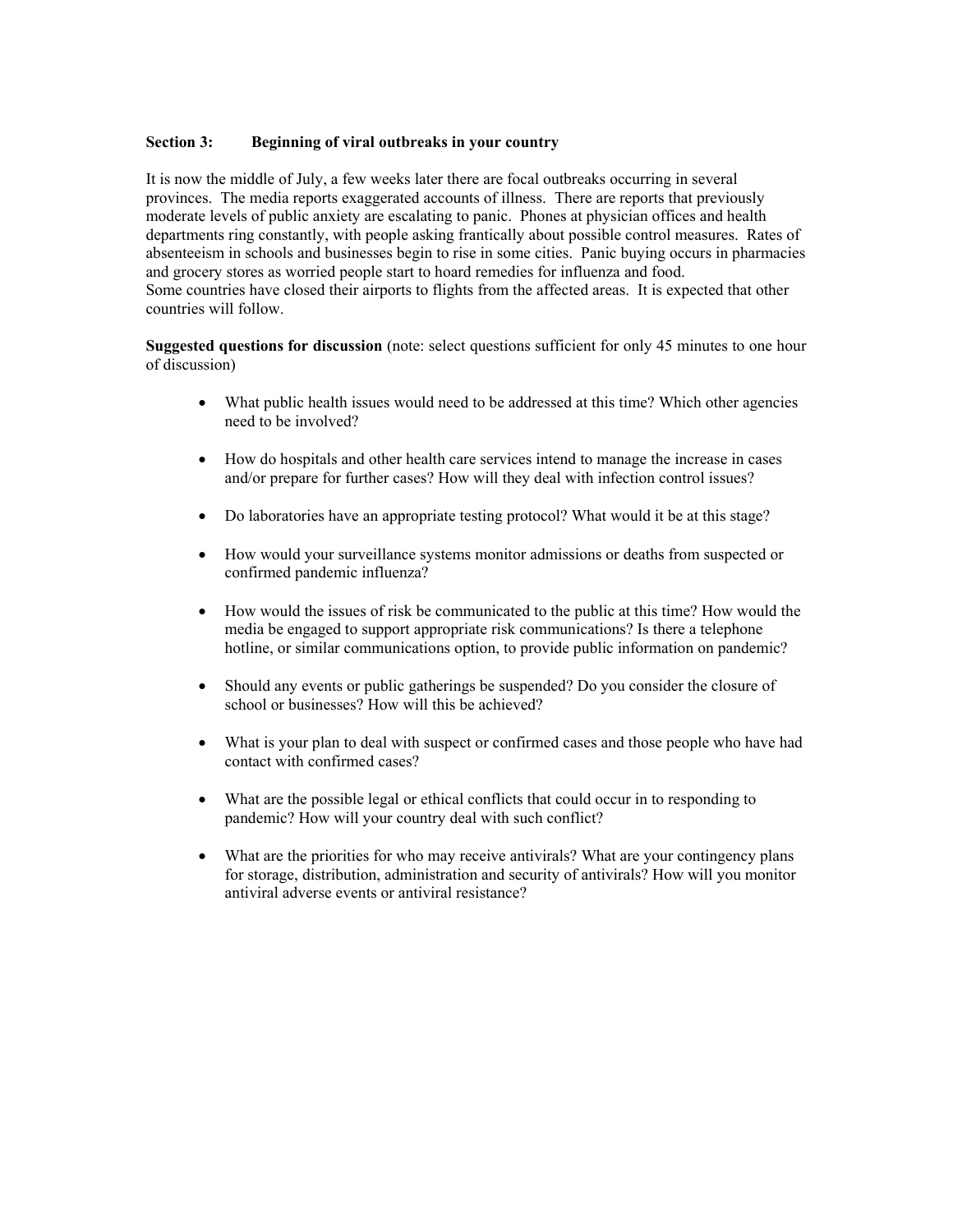## **Section 4: Widespread viral outbreaks in your country**

It is now August and country X is overwhelmed by the number of influenza cases. Rough estimates show the attack rate is 30 % to 40% of the population.

Hospitals and outpatient clinics are extremely short staffed when 20% to 30% of health care workers (physicians, nurses, and administrative staff) are absent due to illness, caring for family members, or fear for their own health.

Intensive care units at hospitals are overwhelmed and there is a shortage of ventilators for treatment of patients with severe respiratory symptoms.

Essential services - police, fire, ambulance and power and water - are also experiencing personnel shortages ranging 20% to 30%, resulting in some cutbacks in routine services. Some refuse to work. Water and electricity supplies are being reduced in major centres because of shortages of essential staff. Government assemblies are in recess and government provided services are operating at significantly reduced levels, if at all. Supply chains are experiencing failures due to reduced transportation capacity.

Rates of absenteeism in schools and among teachers are reaching the point where schools are providing daycare not education. Post-secondary institutions are experiencing high absenteeism and dropouts as the novel virus affects young adults more than any other age group.

Many residents are not leaving their homes for fear of contracting influenza. These residents are running out of essential supplies such as food.

Families are distressed as other family members pass away quickly. Mortuaries and funeral homes are becoming overwhelmed by the numbers of dead, unable to keep up with the need for services.

Accounts of widespread illness are reported in the media. Public anxiety and panic are turning into anger because a vaccine is not yet available and antiviral drugs are not widely available. It's becoming difficult to find antipyretics and antibiotics in pharmacies. More people seek medical care than require it, due to fear of the novel virus.

- What are your estimates of the effects of influenza pandemic on general practice or community clinics, hospitals and morgues?
- How are you managing the additional resources (financial, human, logistical and hospital beds, ICU beds, basic medical supplies such as syringes and needles) that you may have to mobilize to respond to a pandemic?
- How do hospitals and other health care services intend to manage the overload in cases? What are the criteria for patient triage to decide admission or treatment protocols? How will they deal with infection control issues? How will the excess need for ventilators and PPE be dealt with?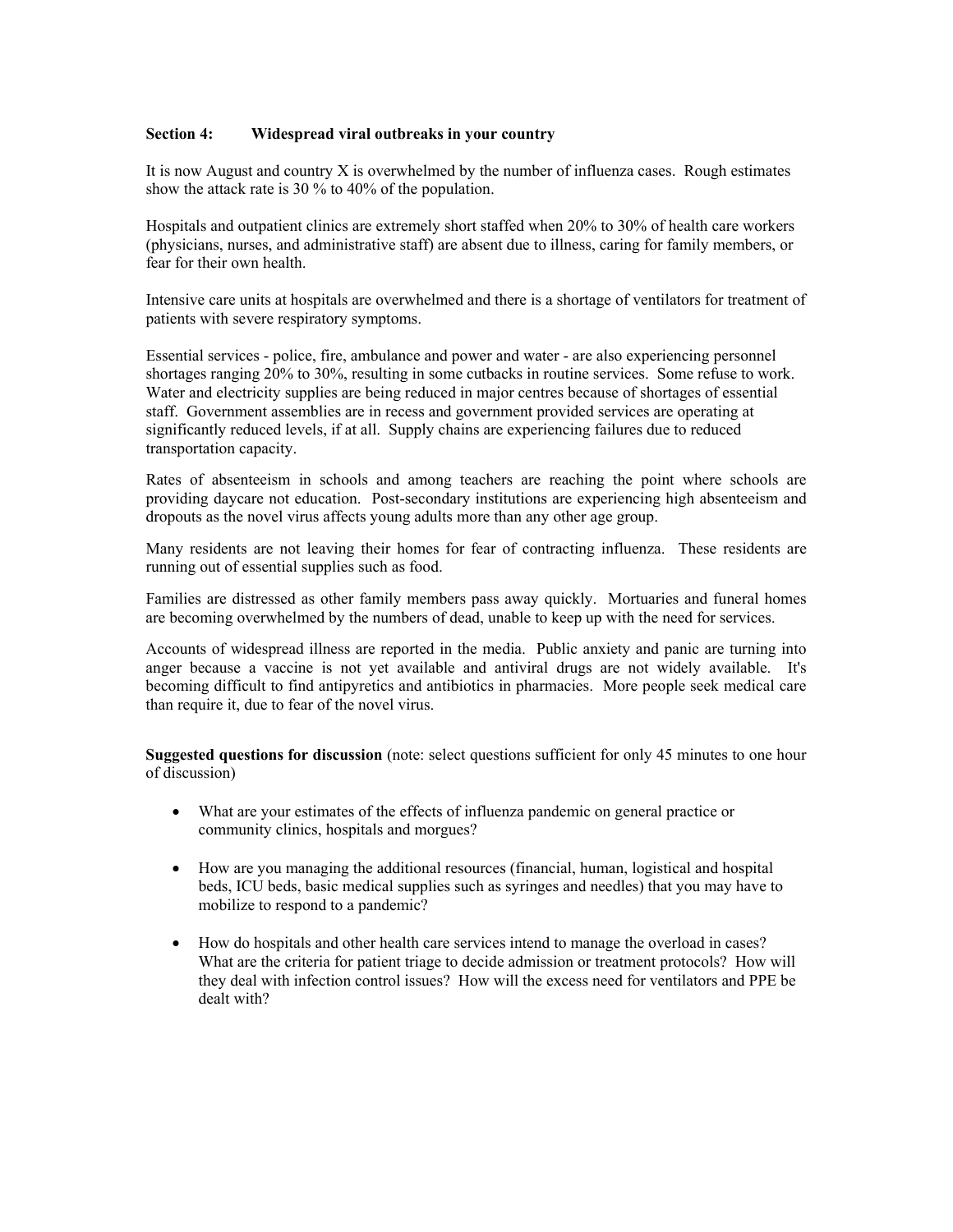- What will be done to address absenteeism in essential services such as police, fire, ambulance, health care and utilities like electricity and water? What contingency plans are in place to deal with routine work and emergencies?
- How will the excess of bodies at mortuaries, funeral homes and hospitals be dealt with? Will there be special infection control procedures in terms of handling the dead? How will religious customs be addressed?
- What is the role for police and military in a public health emergency such as this?
- How will employees who are prepared to work but have childcare or sick family member issues be accommodated?
- How will the issue of limited food supplies of residents staying at home be addressed?
- What are the plans for provision of psychosocial supports to the affected populations?
- What are the priorities for those who may first receive pandemic influenza vaccine? What are your contingency plans for licensing, storage, distribution, administration and security of vaccines? What is the plan to keep vaccine records and monitor vaccine adverse events?
- To what extent can your existing emergency plan, such as natural disaster management plan, be used in such situation?
- What consideration been given to the special needs of rural areas?
- What would be the strategy for communication to minimize social disruption?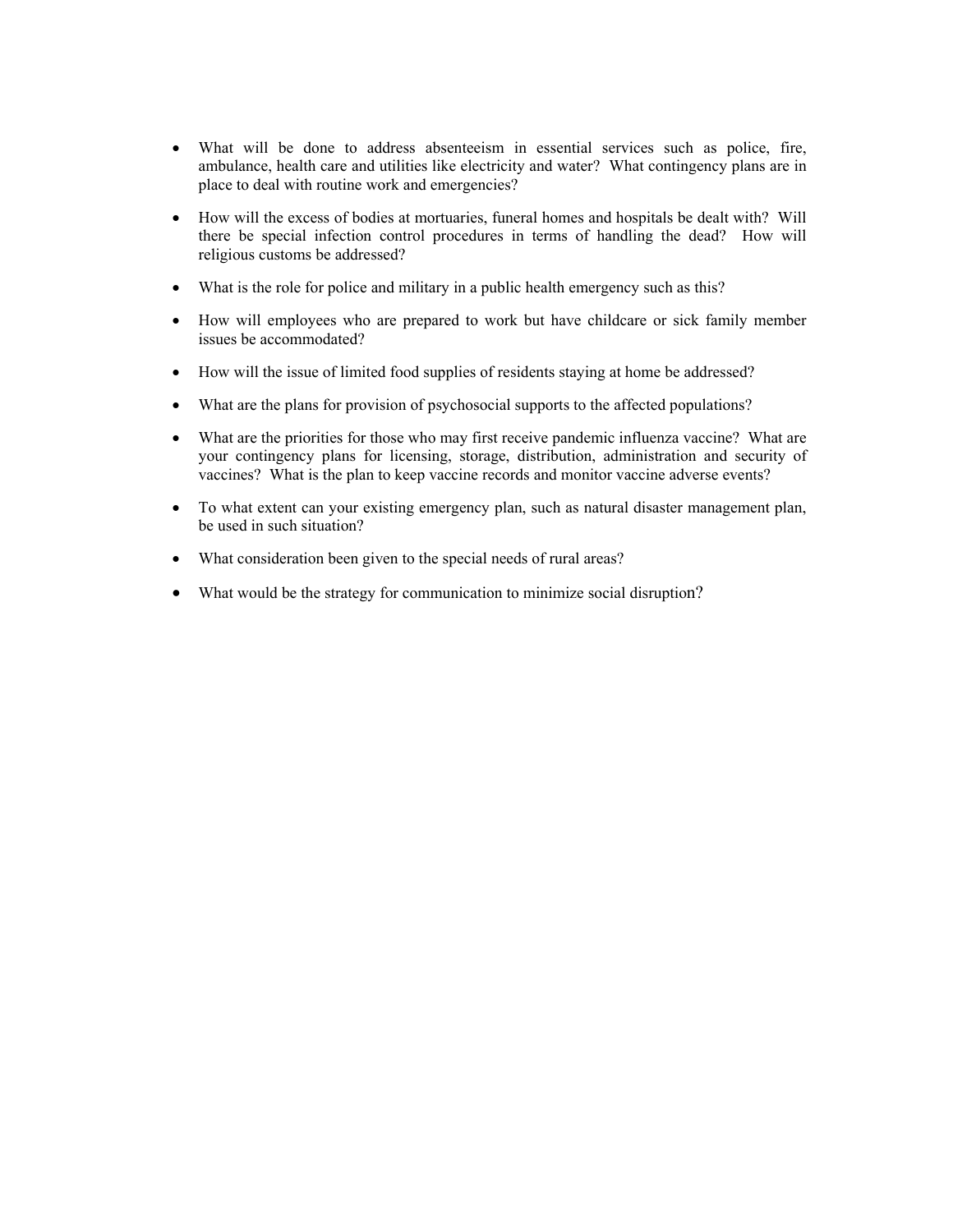#### **EVALUATION PLAN**

#### **Purpose**

The evaluation plan provides guidance to exercise evaluators and facilitators/controllers concerning procedures and responsibilities for exercise evaluation. The objectives identified in the Exercise Plan are a vital component of the evaluation. Consequently the Exercise Plan is the first piece of the exercise evaluation documentation.

(The purpose statement of the Evaluation Plan summarizes the mission and goals of the exercise and lays out the Exercise Evaluation Methodology including the evaluation team structure, team member responsibilities, locations, and procedures.)

#### **Concept of Play**

This section provides an overview of the intended exercise activities, a general description of the scenario, an overview of the players, guidelines for emergency call-off of the exercise, and exercise assumptions, artificialities, and simulations.

*(All this material is contained in the Exercise Plan and may be copied directly from there.)* 

## **Scenario**

[Provide a copy of the full exercise scenario and any lists of key events, master events list, points of review and instructions to the facilitator(s)/controller(s). Describe participation of national, provincial and local governments, non-government organizations and agencies and private organizations.]

#### **Pre-exercise play by any participants**

Sometimes, in preparation for a larger exercise, a participating organization will conduct their own exercise to practise aspects of their response plan, or to bring them to critical decision points. Generally this only applies to larger functional and full-scale exercises.

*(Describe if any play concerning national, provincial, and local organizations will occur prior to the actual start of the exercise. For functional and full-scale exercises, describe any pre-positioning of players and equipment.)* 

## **Assumptions, Artificialities and Simulations**

*(These may be copied directly from the Exercise plan)* 

#### **Concept for evaluation management**

This section addresses the exercise evaluation team organizational structure and process. Evaluation team structure:

*(Identify those responsible for the evaluation, their relationship to the chief of the evaluation team and any assistants or ancillary personnel attached. For a large exercise, the evaluation team chief may have assistants providing support and coordination. In a small exercise, the evaluator may consist of one person, who will work with the exercise director to produce the evaluation report)*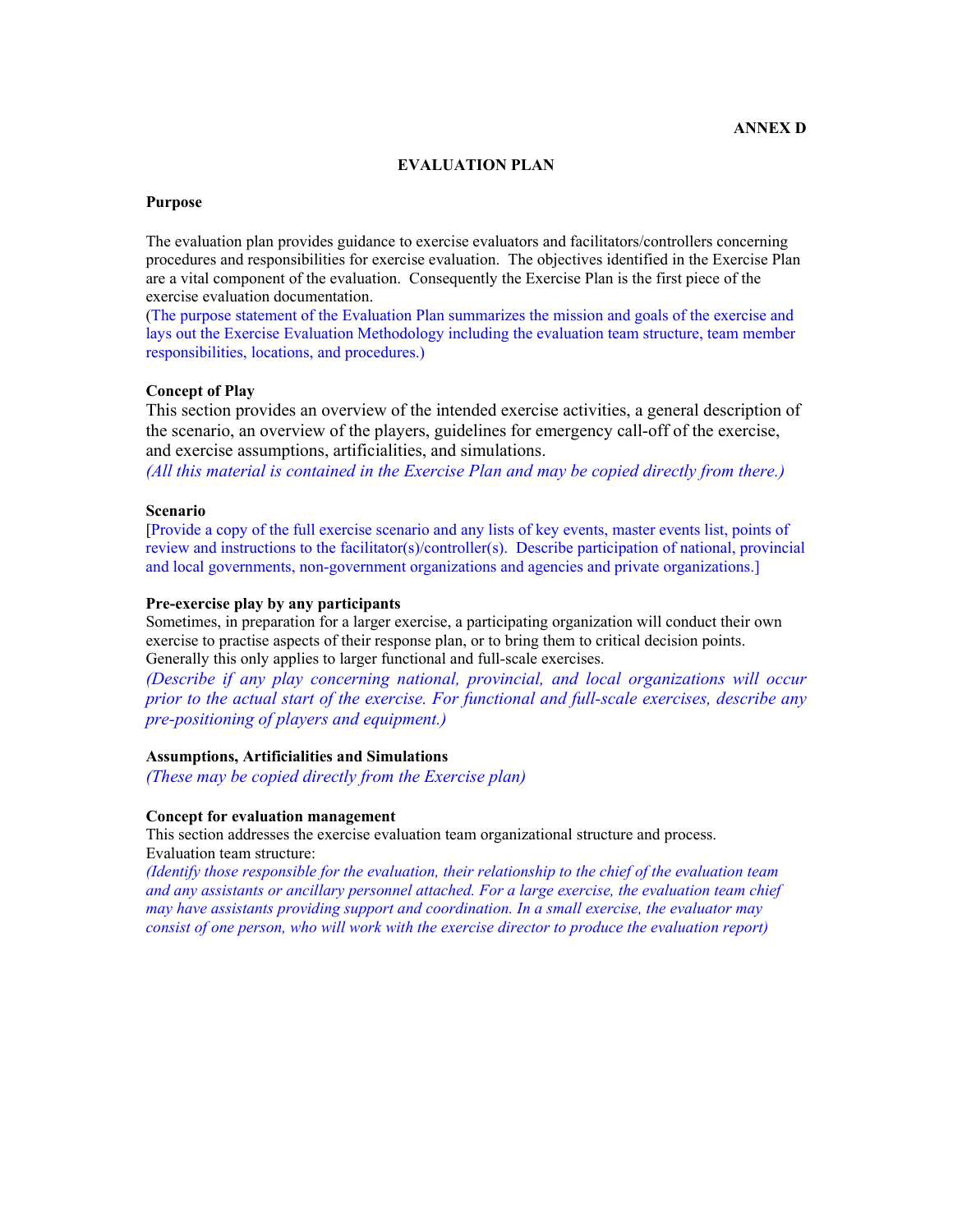## **Evaluation team staffing guidelines and procedures**

The evaluation team chief and personnel selected as exercise evaluation team members should be knowledgeable about emergency management and response functions *(in the event that there are few or no people who satisfy this requirement, then they must be trained sufficiently that they can reasonably fulfil the evaluation function. See evaluation team training below)* 

*(Insert other qualifications as identified by the exercise director/facilitator.)* They need this knowledge to understand exercise activities and to be able to track them as the exercise proceeds. In order to meet this need, individuals may be recruited as evaluators from nonparticipating (or participating) emergency response organizations *(identify recruiting requirements to match the* 

# *qualifications required).*

Evaluators will *(explain how the evaluators will fulfil the function)* and will participate the initial evaluation and in the preparation of an evaluation report.

## **Evaluation team training**

Evaluator training sessions will be conducted (Insert information specific to evaluator training sessions to include dates; times; and locations, financial arrangements if any and requirements for prior preparation.

At a minimum, all evaluators should receive an orientation briefing and handout materials that covers the material in this document: the exercise plan, including scenario, objectives, procedures, and ground rules. Training may be provided by exercise design team members or by outside sources. For complex exercises, a tabletop activity could be conducted to help familiarize participants with their roles and responsibilities, as well as related plans, procedures, and policies.

*In large, complex functional and full-scale exercises, evaluators should receive additional training, which may include EOC operations, the Incident Command System, and all exercise control plan elements. Training should emphasize the roles and responsibilities of both the control and evaluation teams, as well as the functional interaction between the two).* 

## **Evaluation team responsibilities**

The chief of the evaluation team is considered part of the exercise design team where they will contribute by assisting with the clarification of objectives and the design of appropriate evaluation tools. The chief is responsible for the overall briefing, coordination and support of the evaluation team.

## **Individual evaluator responsibilities**

Each evaluator is responsible to the evaluation team chief at his/her assigned location to assist in monitoring and facilitating exercise play. Specifically, individual evaluator responsibilities include: *(these are generic so use as many of these as are appropriate for the intended exercise).* 

• Contribute to the design of evaluation checklists, logs and other forms to collect evaluation data. *(Evaluator logs are structured to provide the evaluator with the sequence of events in the scenario, against which they can record their observations of player responses. A checklist is structured to identify the expected responses to particular events and the evaluator indicates the extent to which the actual response met the expected response. The development of both evaluation tools requires either good familiarity with, or a detailed examination of the response plans of participating agencies. In situations where organizations have published standards for response, these become the primary benchmarks for evaluation)*